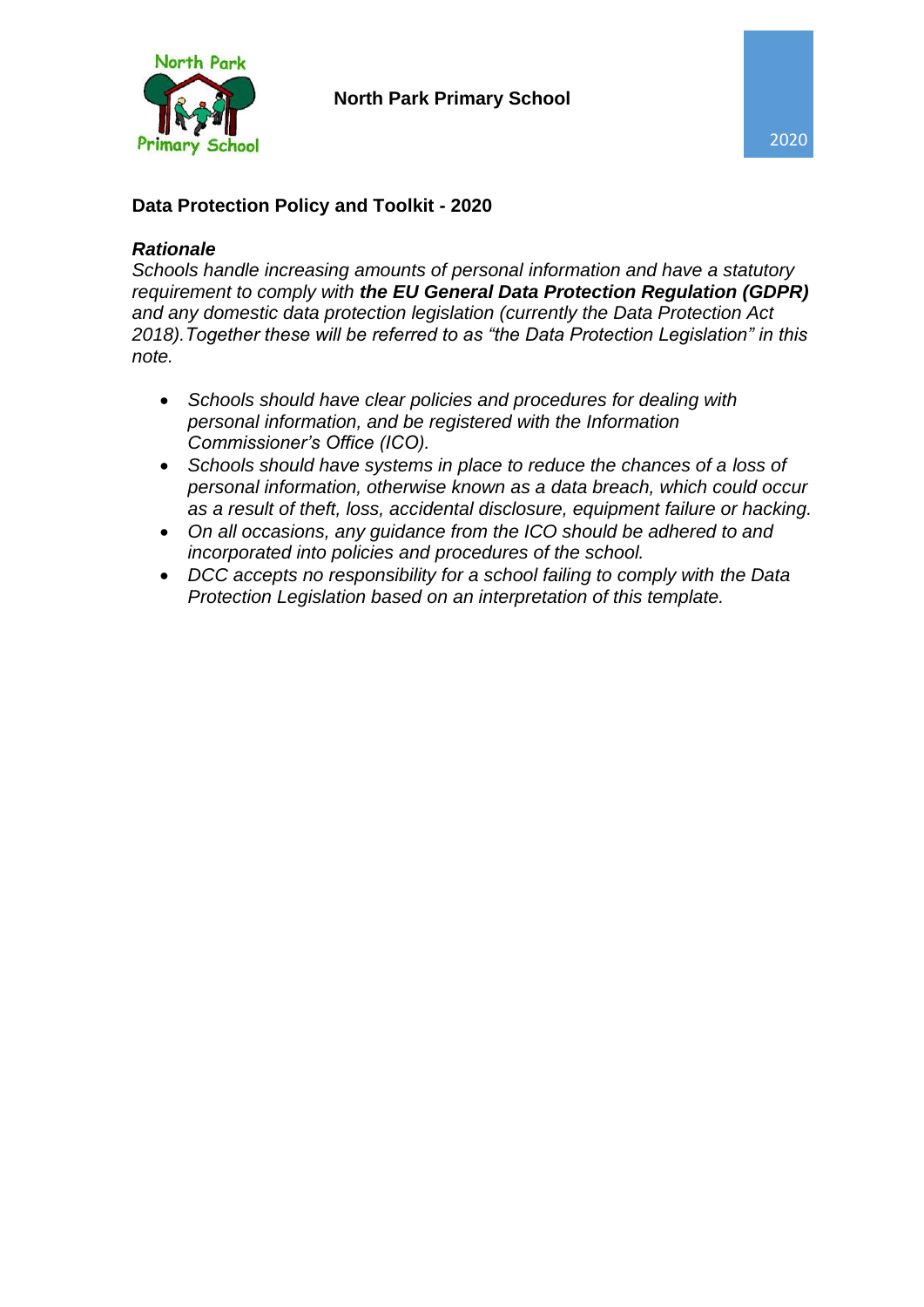# Data Protection – school policy

#### **1. Aims & Objectives**

The aim of this policy is to provide a framework to enable staff, parents and pupils to understand:

- the law regarding personal data
- how personal data should be processed, stored, archived and disposed of
- the rights in respect of people whose data is being held and processed by the school (this includes pupils, parents, staff and governors).

#### **1.1. Safeguarding**

The Data Protection Act 2018 and GDPR do not prevent, or limit, the sharing of information for the purposes of keeping children safe. Fears about sharing information must not be allowed to stand in the way of the need to promote the welfare and protect the safety of children. *Keeping children safe in Education*  [https://www.gov.uk/government/publications/keeping-children-safe-in](https://www.gov.uk/government/publications/keeping-children-safe-in-education--2)[education--2](https://www.gov.uk/government/publications/keeping-children-safe-in-education--2)

#### **1.2. It is a statutory requirement for all schools to have a Data Protection Policy:**

[http://www.education.gov.uk/schools/toolsandinitiatives/cuttingburdens/](http://www.education.gov.uk/schools/toolsandinitiatives/cuttingburdens/a00201669/statutory-policies-for-schools) [a00201669/statutory-policies-for-schools](http://www.education.gov.uk/schools/toolsandinitiatives/cuttingburdens/a00201669/statutory-policies-for-schools)

#### **In addition to this policy, schools should have:**

- o **Retention Information**  details on how long all records are retained (see audit)
- o **Information Asset Audit**  a comprehensive audit listing all the information that the school holds, who has access to the information and the legal basis for processing it
- o **Privacy Notices -** for pupils, parents, staff and governors
- o **Registered with the ICO**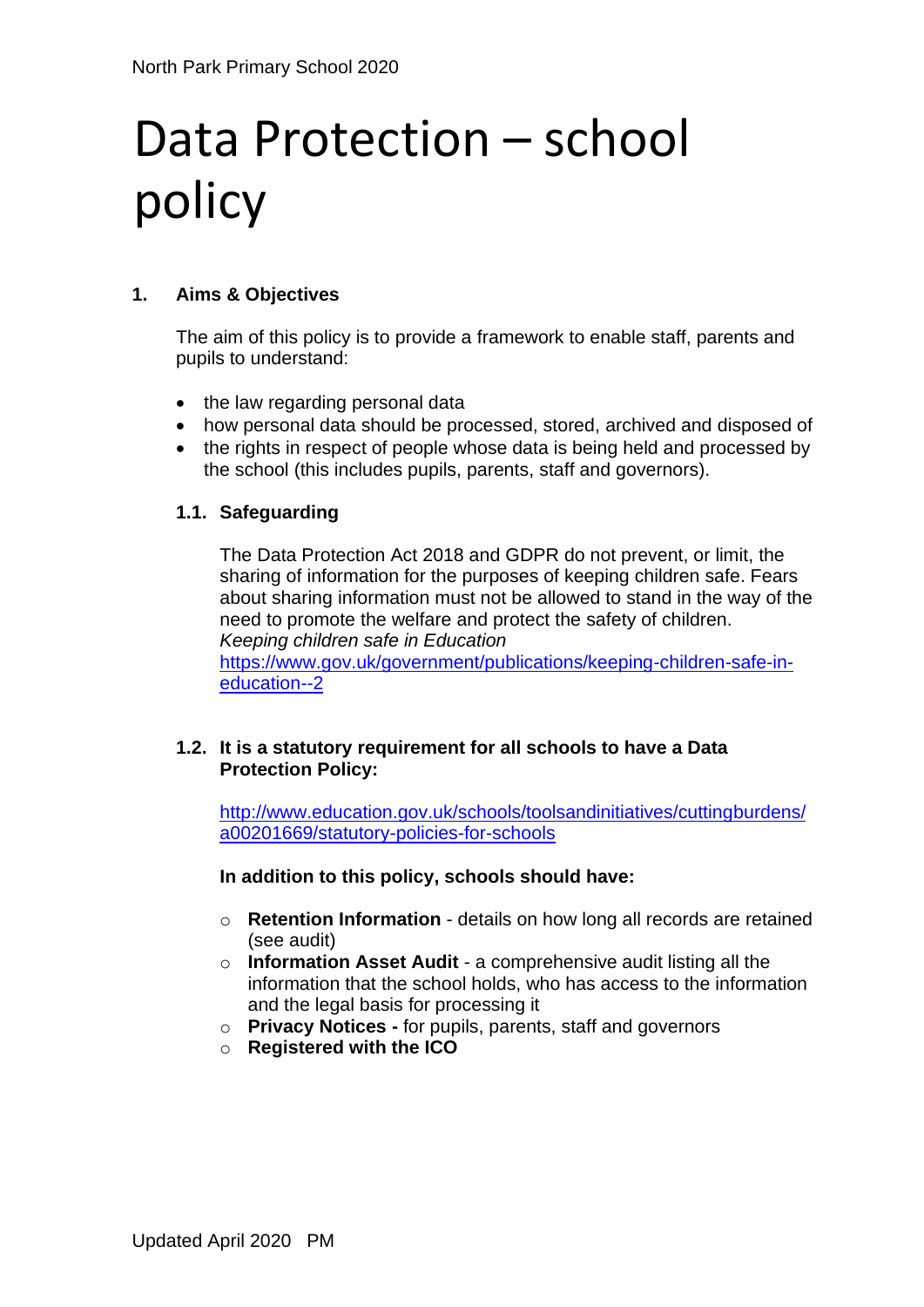This policy will link with the following:

- o Safeguarding Policy
- o Staff AUP/Code of Conduct
- o Photographic Policy
- o Photographic Consent Forms

#### **1.3. Definitions**

- o Personal Data information relating to a living individual, who can be identified directly from that data or indirectly by reference to other data held. (Note that information can be in any form - written, on a PC e.g. names, addresses, photos.)
- $\circ$  Data Processor a person who handles the data including filing or storing it.
- $\circ$  Data Subject the person about whom personal data is processed or kept.
- o Data Controller the person or organisation who determines the "how and what" of data processing in an organisation.

#### **1.4. Data Protection Principles**

#### **Article 5 of the GDPR sets out that personal data shall be:**

- a) processed lawfully, fairly and in a transparent manner in relation to individuals;
- b) collected for specified, explicit and legitimate purposes and not further processed in a manner that is incompatible with those purposes; further processing for archiving purposes in the public interest, scientific or historical research purposes or statistical purposes shall, subject to measures respecting the principle of 'data minimisation', not be considered to be incompatible with the initial purposes;
- c) adequate, relevant and limited to what is necessary in relation to the purposes for which they are processed;
- d) accurate and, where necessary, kept up to date; every reasonable step must be taken to ensure that personal data that are inaccurate, having regard to the purposes for which they are processed, are erased or rectified without delay;
- e) kept in a form which permits identification of data subjects for no longer than is necessary for the purposes for which the personal data are processed; personal data may be stored for longer periods insofar as the personal data will be processed solely for archiving purposes in the public interest, scientific or historical research purposes or statistical purposes subject to implementation of the appropriate technical and organisational measures required by the GDPR in order to safeguard the rights and freedoms of individuals, and again subject to the 'data minimisation' principle; and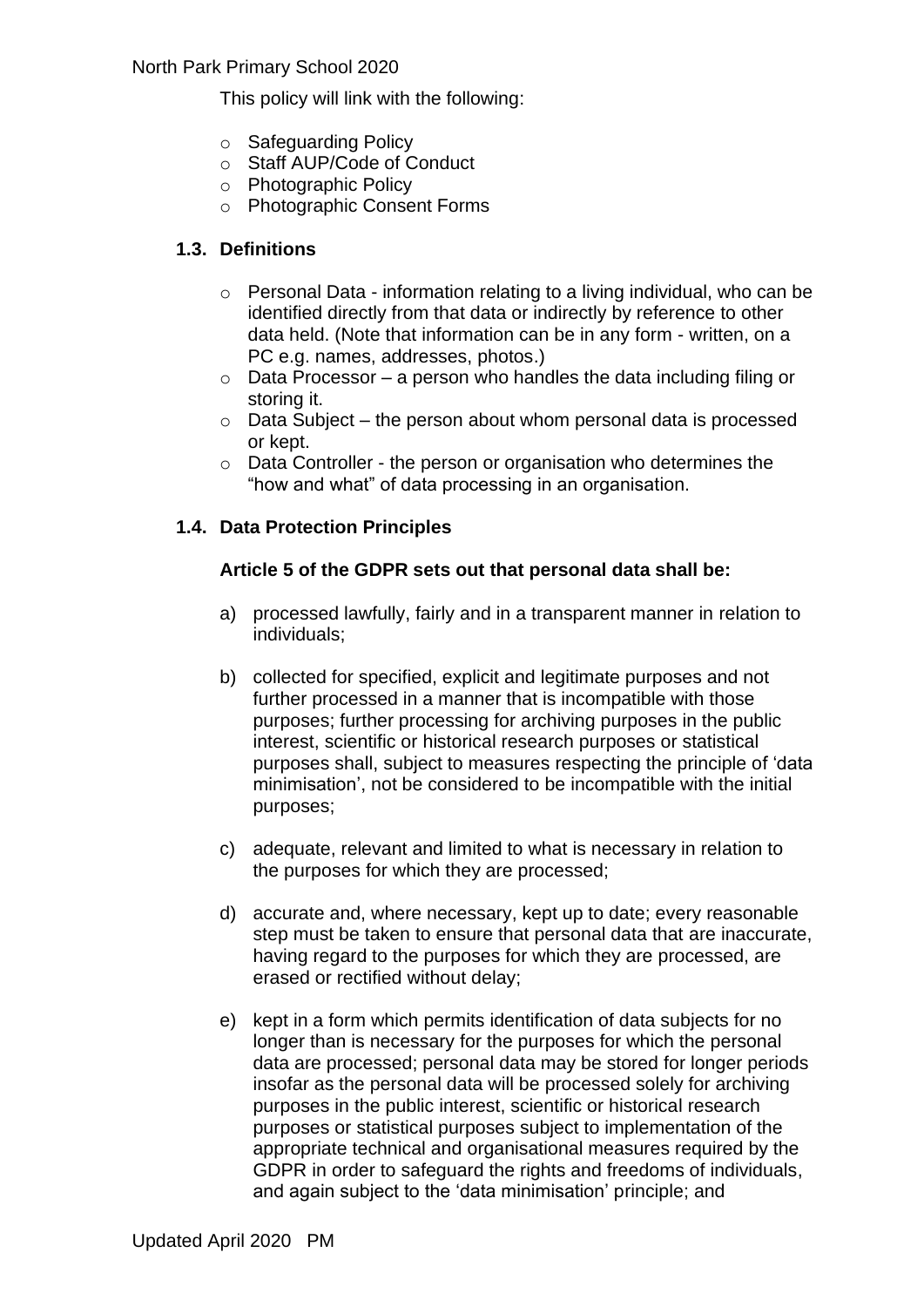f) processed in a manner that ensures appropriate security of the personal data, including protection against unauthorised or unlawful processing and against accidental loss, destruction or damage, using appropriate technical or organisational measures.

**In addition, Article 5(2) requires that the controller shall be responsible for, and be able to demonstrate, compliance with the principles.** In effect the school, as the 'data controller', needs to be able to show that its policies and systems comply with requirements of GDPR.

#### **2. Lawful Basis for Processing Data**

GDPR stipulates that there must be a lawful basis for processing data, and that for special category data an additional condition has to be met. The vast majority of information that schools collect and process is required to enable the school to perform tasks carried out in the public interest or in the exercise of official authority vested in the school, as the data controller. This is the main lawful basis for processing data that a school is likely to rely on.

There are other bases that may be available, such as a specific legal obligation applying to the data controller that makes the processing necessary.Your legal advisor will be able to identify individual statutes if required.

#### **2.1 Age**

Children under the age of 13 are not usually considered able to give consent to process data or to directly access the rights of a data subject, so parents or guardians can do this on their behalf, providing this is in the best interests of the child. See [https://ico.org.uk/for](https://ico.org.uk/for-organisations/guide-to-data-protection/guide-to-the-general-data-protection-regulation-gdpr/children-and-the-gdpr/what-rights-do-children-have/)[organisations/guide-to-data-protection/guide-to-the-general-data](https://ico.org.uk/for-organisations/guide-to-data-protection/guide-to-the-general-data-protection-regulation-gdpr/children-and-the-gdpr/what-rights-do-children-have/)[protection-regulation-gdpr/children-and-the-gdpr/what-rights-do](https://ico.org.uk/for-organisations/guide-to-data-protection/guide-to-the-general-data-protection-regulation-gdpr/children-and-the-gdpr/what-rights-do-children-have/)[children-have/](https://ico.org.uk/for-organisations/guide-to-data-protection/guide-to-the-general-data-protection-regulation-gdpr/children-and-the-gdpr/what-rights-do-children-have/) Children should be provided with age appropriate advice about how their data is used (see *Personal Data for Pupils* guide).

#### **2.2 Consent**

If there is a lawful basis for collecting data, then consent to collect data is not required. (An employee could not opt to withhold an NI number for example.) However, a privacy notice which explains to data subjects (or the parents of the data subject if under the age of 13) will be required. This explains the lawful basis for processing the data, and also explains to the individual their rights.

Parents/Carers or children over the age of 13 will need to give consent when there is not a legal reason for processing, for instance for images used in school publicity or social media feeds. The consent will need to be transparent, revocable, and will need to be on an "Opt-in" basis.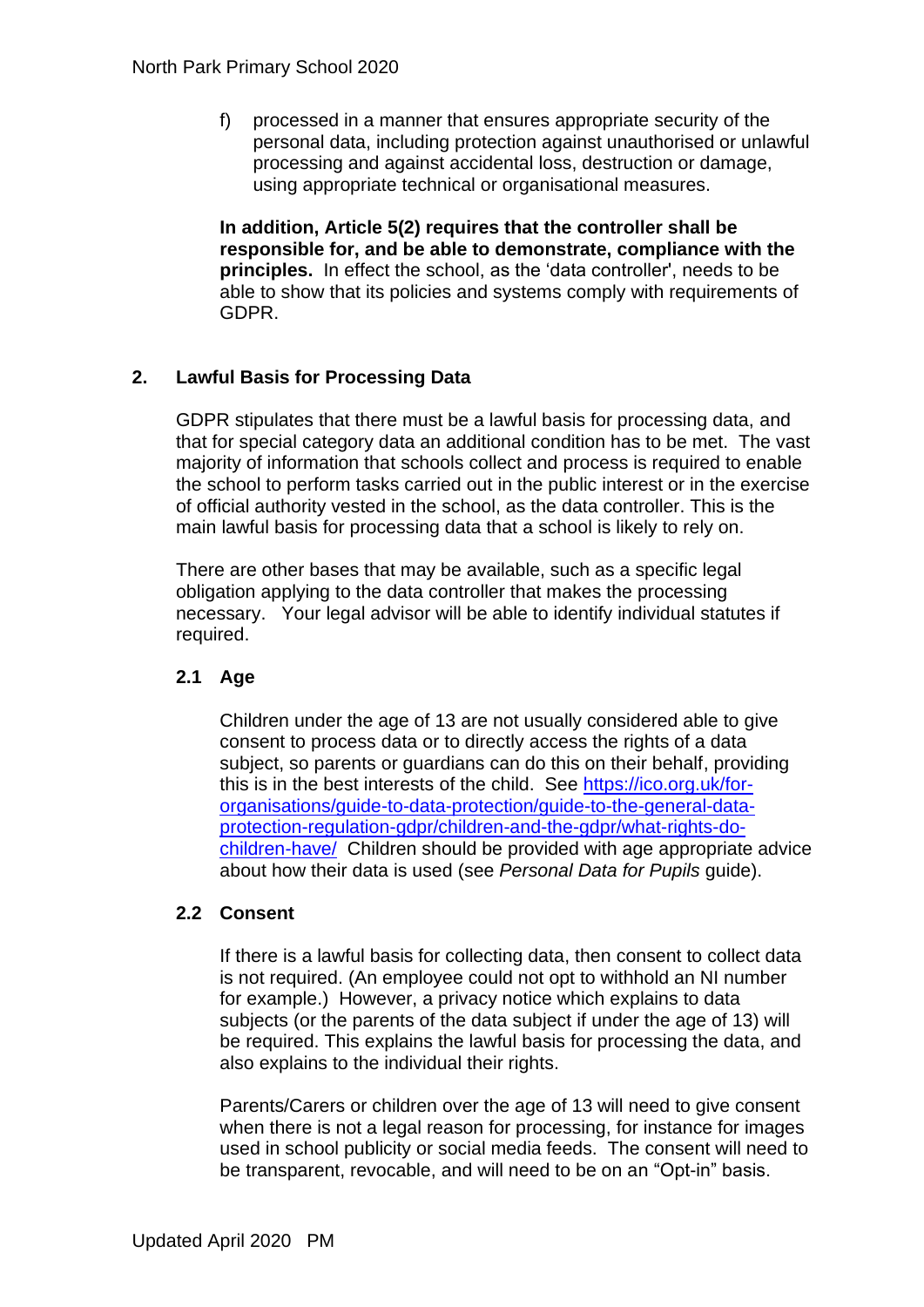#### **3. RIGHTS**

GDPR provides the following rights:

- 1. The right to be informed
- 2. The right of access
- 3. The right to rectification
- 4. The right to erasure
- 5. The right to restrict processing
- 6. The right to data portability
- 7. The right to object
- 8. Rights in relation to automated decision making and profiling.

Different rights attach to different lawful bases of processing:

|                         | <b>Right to</b><br>erasure | <b>Right to</b><br>portability | <b>Right to</b><br>object             |
|-------------------------|----------------------------|--------------------------------|---------------------------------------|
| <b>Vital Interests</b>  | $\checkmark$               | X                              | X                                     |
| <b>Legal Obligation</b> | X                          | X                              | X                                     |
| <b>Public Task</b>      | X                          | X                              | ✓                                     |
| Legitimate Interests    | $\checkmark$               | X                              | $\checkmark$                          |
| Contract                | $\checkmark$               | $\checkmark$                   | X                                     |
| Consent                 | $\checkmark$               | $\checkmark$                   | X<br>but right to withdraw<br>consent |

#### **3.1. The right to be informed** – *See Privacy Notices section 6.2*

#### **3.2. The right of access**

Depending on the age of the pupil, there are two legal basis for pupils or parents to request access to their data – a Subject Access Request or a request under the 2005 Education Regulations.

#### **3.2.1. Subject Access request under GDPR**

GDPR gives individuals the right to access any data that an organisation holds on them. Normally this has to be completed within 30 days without charge. Further guidance is available at: [https://ico.org.uk/for-organisations/guide-to-data](https://ico.org.uk/for-organisations/guide-to-data-protection/guide-to-the-general-data-protection-regulation-gdpr/individual-rights/right-of-access/)[protection/guide-to-the-general-data-protection-regulation](https://ico.org.uk/for-organisations/guide-to-data-protection/guide-to-the-general-data-protection-regulation-gdpr/individual-rights/right-of-access/)[gdpr/individual-rights/right-of-access/](https://ico.org.uk/for-organisations/guide-to-data-protection/guide-to-the-general-data-protection-regulation-gdpr/individual-rights/right-of-access/) Schools should be aware that guidance from the ICO highlights the rights of the child. *"Before responding to a subject access request for information held about a child, you should consider whether the child is mature enough to understand their rights. If you are confident*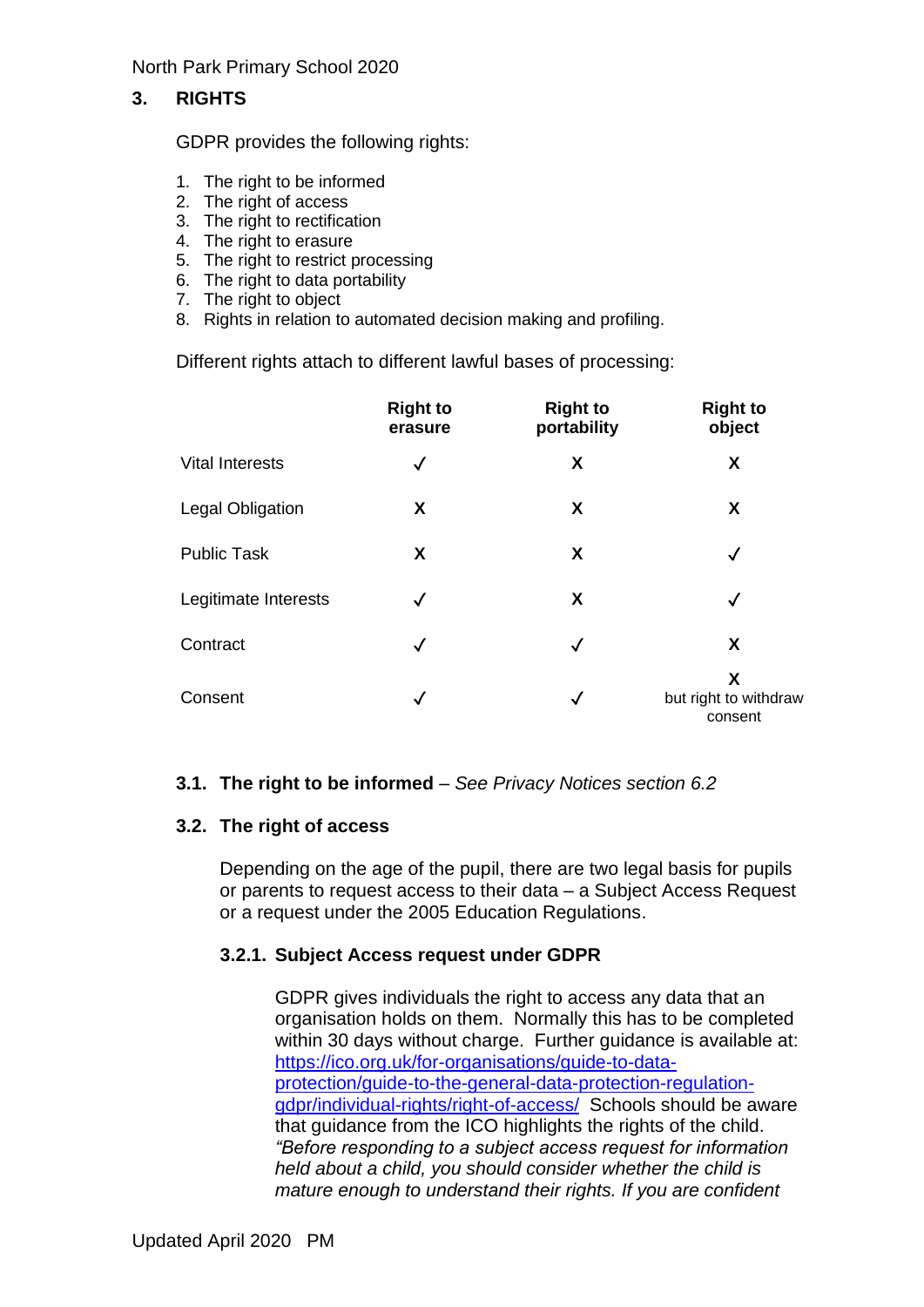*that the child can understand their rights, then you should usually respond directly to the child. You may, however, allow the parent to exercise the child's rights on their behalf if the child authorises this, or if it is evident that this is in the best interests of the child."*

#### **3.2.2. In maintained schools, parents have another statutory right to access their children's educational record**

This is part of the Education (Pupil Information) Regulations 2005. This applies to all children under 16 years and has to be completed in 15 working days. See [https://ico.org.uk/your-data](https://ico.org.uk/your-data-matters/schools/pupils-info/)[matters/schools/pupils-info/](https://ico.org.uk/your-data-matters/schools/pupils-info/) 

#### **3.2.3. Information which may be withheld**

On some occasions records could contain information which *"is likely to cause significant harm to the physical or mental health of the child or others",* for instance, if a child makes a disclosure of abuse. In these circumstances, the data should not be released and the pupil/parent does not need to be informed of its existence. If in doubt seek legal advice.

#### **3.3. The right to erasure**

GDPR includes a right to erasure – but this is not an absolute right and does not necessarily override the lawful basis for continuing to hold data. Your legal advisor will be able to support with information about which data can continue to be legally held if a data subject asks to be 'forgotten'. Schools' data management systems such as SIMS will begin to improve their functionality to either delete or anonymise personal data when appropriate.

It will be seen from the table above that, where a school relies on either a 'legal obligation' or a 'public task' basis for processing (see above), there is no right to erasure – however, this does not mean the data will never be erased. It will still not be retained for any longer than necessary, in accordance with statutory requirements and/or the school's data retention guidelines.

#### **4. Data Types**

*Not all data needs to be protected to the same standards - the more sensitive or potentially damaging the loss of the data is, the better it needs to be secured. There is inevitably a compromise between usability of systems and working with data. In a school environment staff are used to managing risk, for instance during a PE or swimming lesson where risks are assessed, controlled and managed. A similar process should take place with managing school data. GDPR defines different types of data and prescribes how it should be treated.*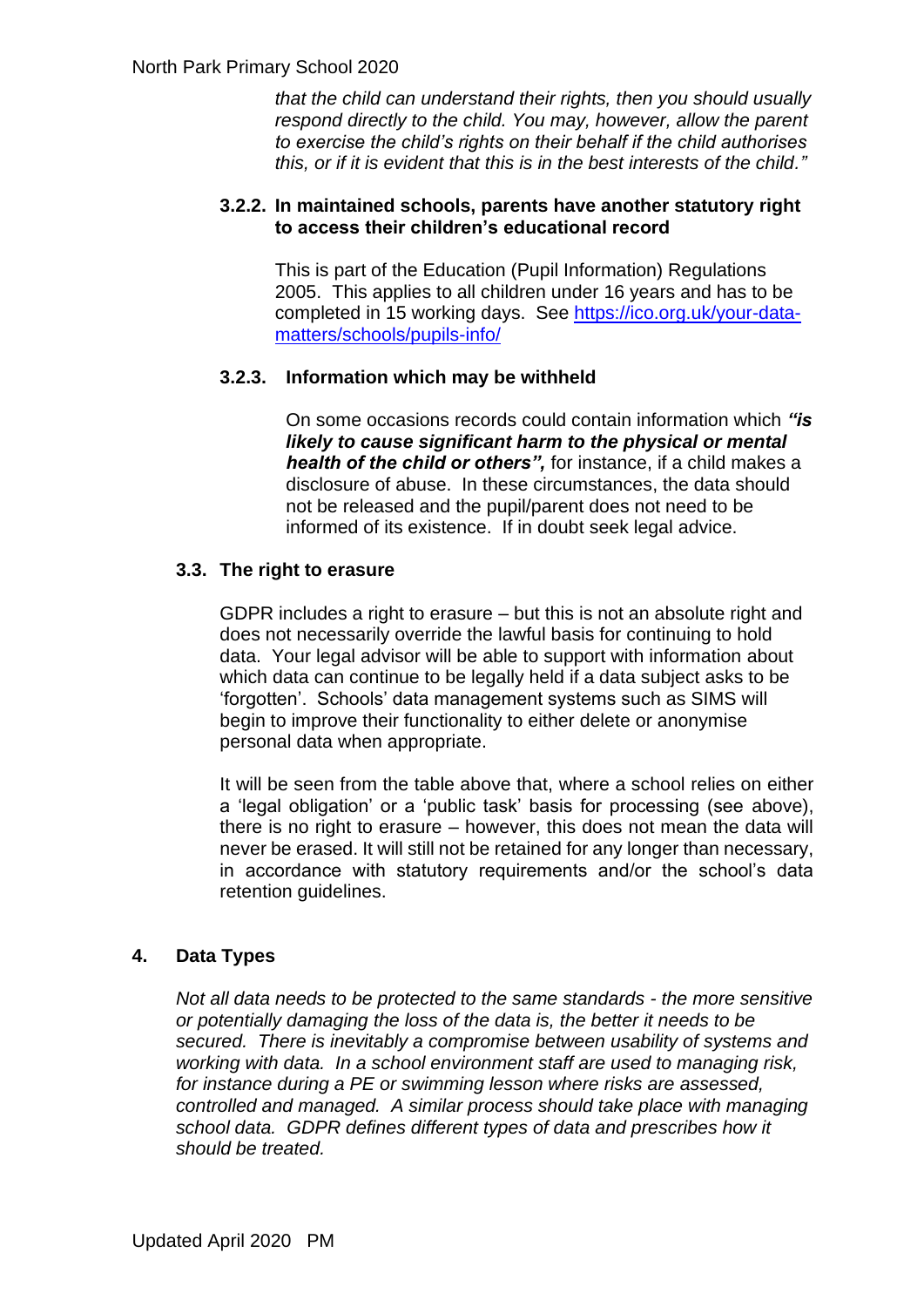*The loss or theft of any Personal Data is a "Potential Data Breach", which could result in legal action against the school. The loss of sensitive, or "special category", personal data is considered much more seriously and the sanctions may well be more punitive.*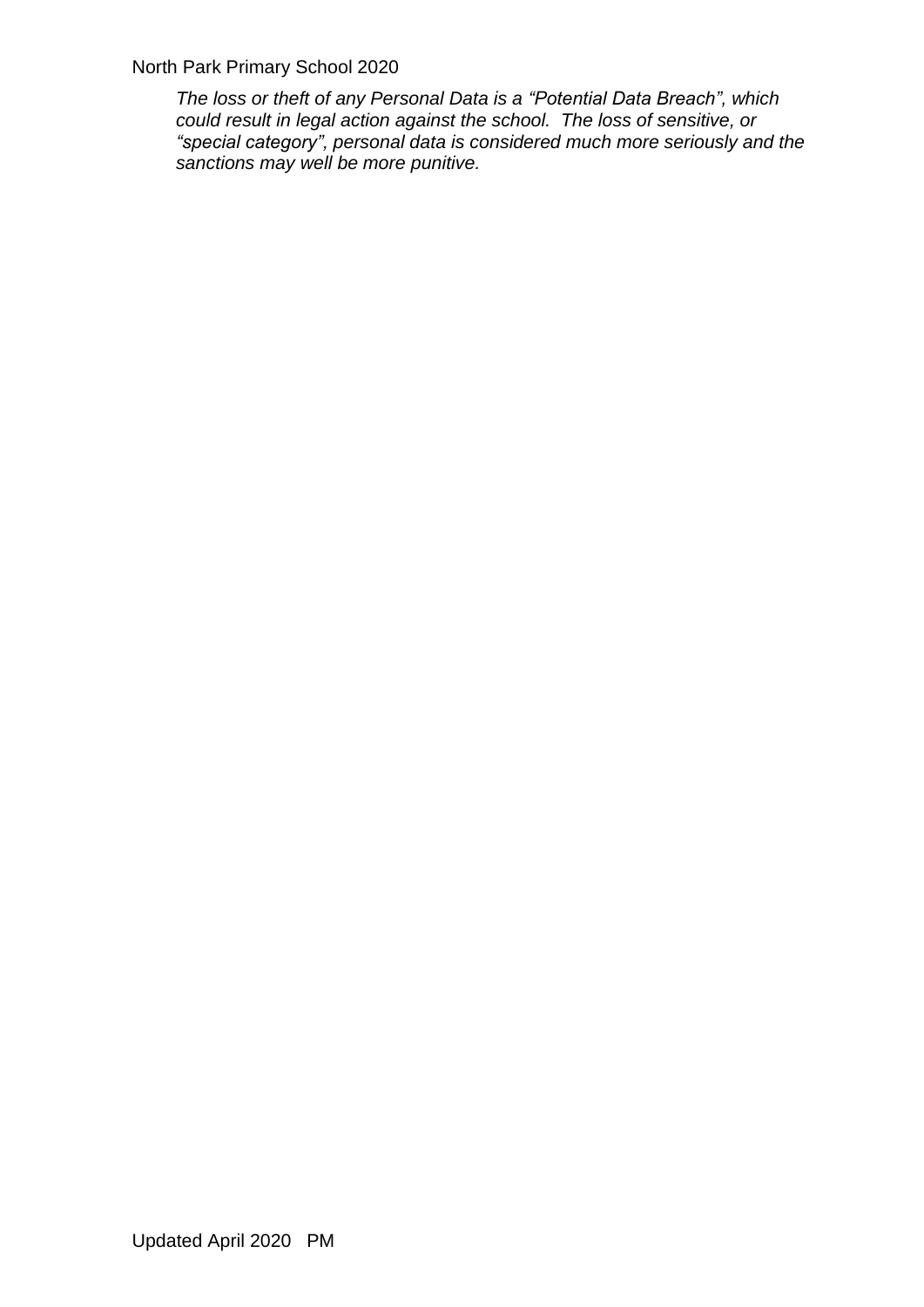#### **4.1. Personal data**

*The school will have access to a wide range of personal information and data. The data may be held in a digital format or on paper records. Personal data is defined as any combination of data items that identifies an individual and provides specific information about them, their families or circumstances. This will include:*

- Personal information about members of the school community including pupils-/students, members of staff and parents/carers e.g. names, addresses, contact details, legal guardianship contact details, disciplinary records
- Curricular/academic data e.g. class lists, pupil/student progress records, reports, references
- Professional records e.g. employment history, taxation and national insurance records, appraisal records, disciplinary records and references
- Any other information that might be disclosed by parents/carers or by other agencies working with families or staff members.

#### **4.2. Special Category Data**

"Special Category Data" are data revealing a person's racial or ethnic origin, political opinions, religious or philosophical beliefs, or trade union membership, and the processing of genetic data, biometric data, data concerning a person's health or sexual life is prohibited except in special circumstances.

This is because special category data is more sensitive, and so needs more protection.

In a school the most likely special category data is likely to be:

- information on the racial or ethnic origin of a pupil or member of staff
- information about the sexuality of a child, his or her family or a member of staff
- medical information about a child or member of staff (SEND)
- (some information regarding safeguarding will also fall into this category)
- staffing e.g. Staff Trade Union details.

#### *Note – See section on Sharing Information.*

#### **4.3. Other types of Data not covered by the act**

This is data that does not identify a living individual and, therefore, is not covered by the remit of the DPA - this may fall under other 'access to information' procedures. This would include Lesson Plans (where no individual pupil is named), Teaching Resources and other information about the school which does not relate to an individual. Some of this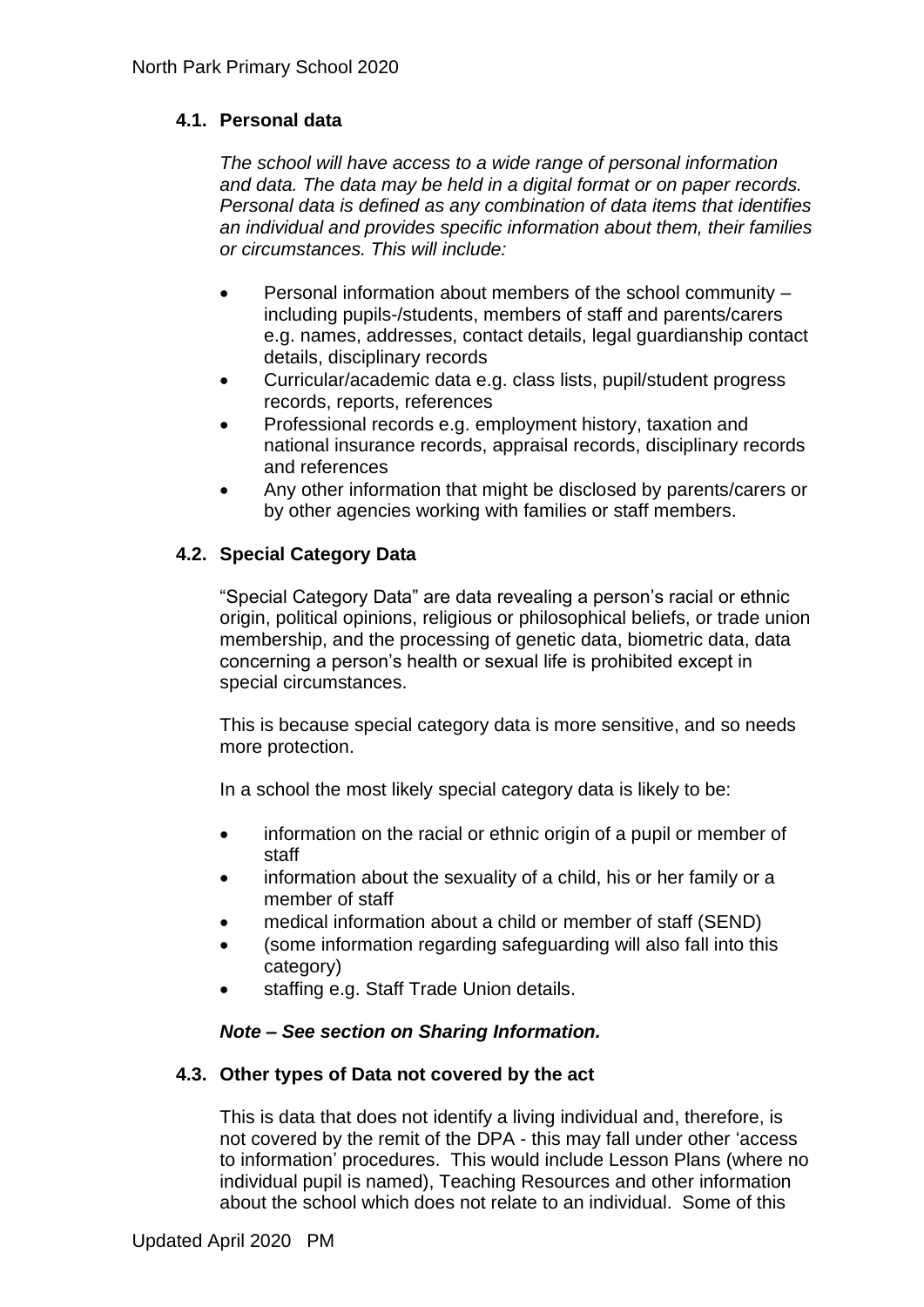data would be available publicly (for instance the diary for the forthcoming year), and some of this may need to be protected by the school (if the school has written a detailed scheme of work that it wishes to sell to other schools). Schools may choose to protect some data in this category but there is no legal requirement to do so.

#### **5. Responsibilities**

The Headteacher and Governing Body are responsible for Data Protection; they should appoint a Data Protection Officer to manage data.

#### **5.1. Risk Management – Roles:** *Data Protection Officer*

The school should have a nominated member of staff responsible for the management of data protection.

#### *Data Protection Lead - Mrs E Atkinson*

According to the ICO the minimum role will include:

- to inform and advise the organisation and its employees about their obligations to comply with the GDPR and other data protection laws
- to monitor compliance with the GDPR and other data protection laws, including managing internal data protection activities, advise on data protection impact assessments; train staff and conduct internal audits
- to be the first point of contact for supervisory authorities and for individuals whose data is processed (employees, customers etc).

*In some schools, other staff may have been delegated responsibility for particular issues, for instance the handling of SEND information.*

#### **5.2. Risk management - Staff and Governors Responsibilities**

Everyone in the school has the responsibility of handling personal information in a safe and secure manner.

Governors are required to comply fully with this policy in the event that they have access to personal data, when engaged in their role as a Governor.

#### *Data Protection Governor – Mr N Foster*

#### **6. Legal Requirements**

#### **6.1. Registration**

The school must be registered as a Data Controller on the Data Protection Register held by the Information Commissioner and each school is responsible for their own registration: https://ico.org.uk/for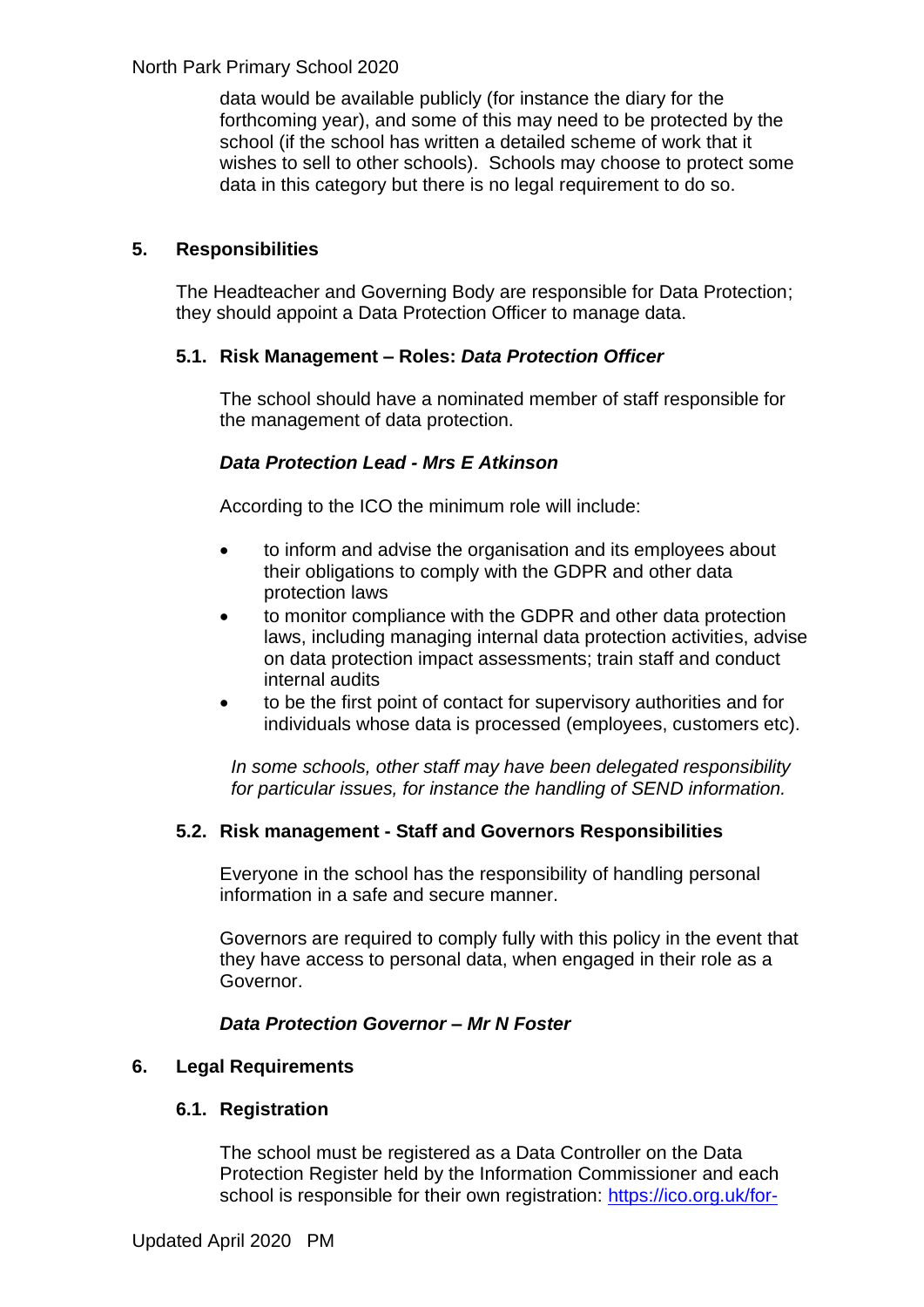organisations/data-protection-fee The register may be checked by visiting [https://ico.org.uk/about-the-ico/what-we-do/register-of-fee](https://ico.org.uk/about-the-ico/what-we-do/register-of-fee-payers/)[payers/](https://ico.org.uk/about-the-ico/what-we-do/register-of-fee-payers/)

#### **6.2. Information for Data Subjects (Parents, Staff): PRIVACY NOTICES**

In order to comply with the fair processing requirements of the DPA, the school **must** inform parents/carers of all pupils/students and staff of the data they collect, process and hold on the pupils/students, the purposes for which the data is held, the legal basis for holding it and the third parties (e.g. LA, DfE, etc) to whom it may be passed. The privacy notice will also need to set out the data subjects' rights under the GDPR. More information about the suggested wording of privacy notices can be found on the DfE website:

[http://www.education.gov.uk/researchandstatistics/datatdatam/a006437](http://www.education.gov.uk/researchandstatistics/datatdatam/a0064374/pn) [4/pn](http://www.education.gov.uk/researchandstatistics/datatdatam/a0064374/pn)

Privacy notices should be made available to pupils, parents and carers, for instance, by publishing on the school website and making a paper copy available when children first register for school.

Children should be provided with age appropriate information about how their data is being used. (see *Personal Data for Pupils* guide).

#### **7. Transporting, Storing and Disposing of personal Data**

#### **7.1. Information security - Storage and Access to Data**

*The more sensitive the data the more robust the security measures will need to be in place to protect it.*

#### **7.1.1. Technical Requirements**

The school will ensure that IT systems are set up so that the existence of protected files is hidden from unauthorised users and that users will be assigned a clearance that will determine which files are accessible to them. Access to protected data will be controlled according to the role of the user. Members of staff will not, as a matter of course, be granted access to the whole management information system.

Personal data may only be accessed on machines that are securely password protected. Any device that can be used to access data must be locked if left (even for very short periods) and set to auto lock if not used for five minutes.

All storage media must be stored in an appropriately secure and safe environment that avoids physical risk, loss or electronic degradation.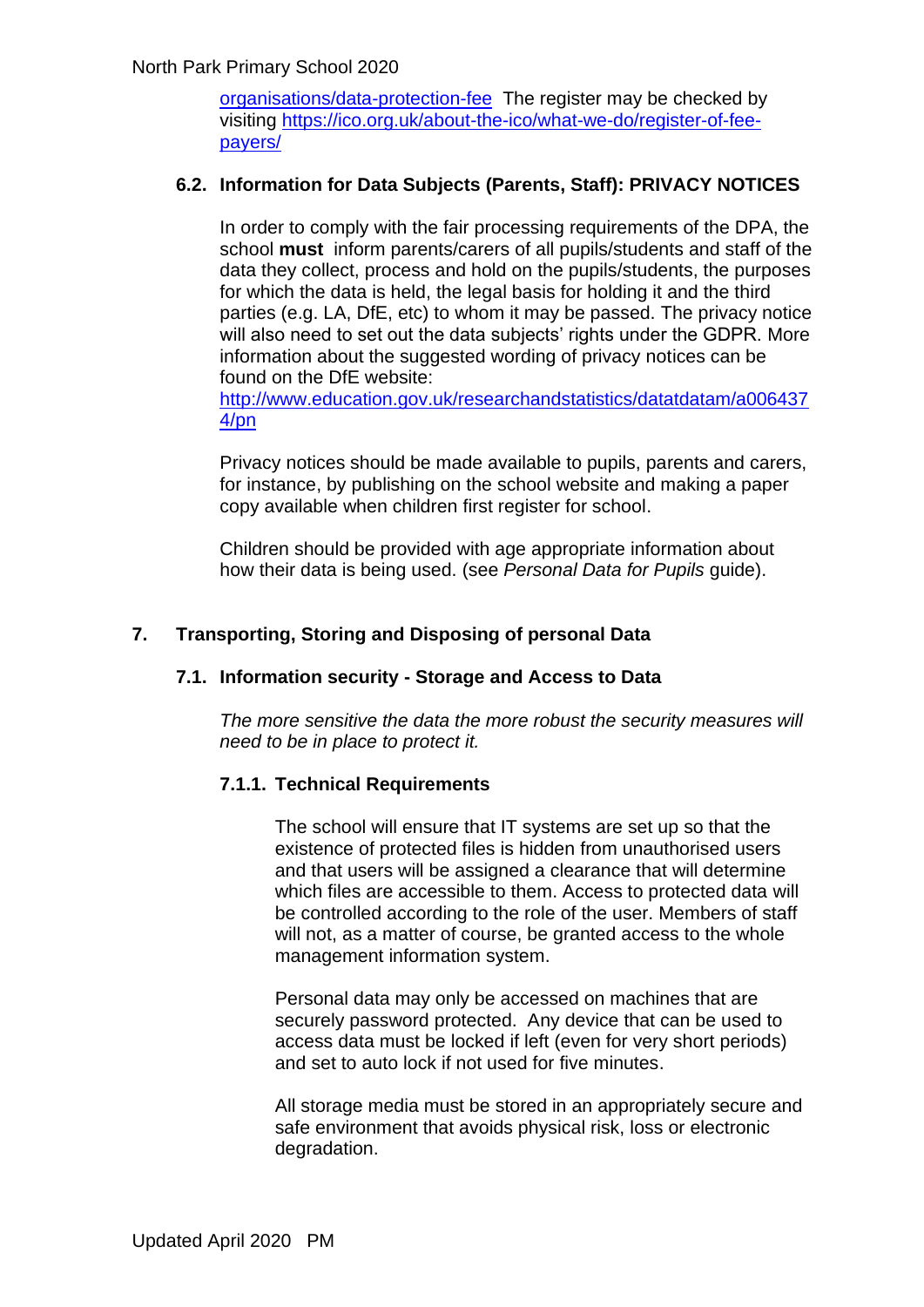Personal data can only be stored on school equipment (this includes computers and portable storage media (where allowed). Private equipment (ie owned by the users) must not be used for the storage of personal data.

The school/academy has clear policy and procedures for the automatic backing up, accessing and restoring all data held on school systems, including off-site backups. (Offsite backup managed by LA ITSS services; daily backups of servers)

#### **7.1.2. Portable Devices**

#### **When personal data is stored on any portable computer system, USB stick or any other removable media:**

- o the data must be encrypted and password protected
- o the device must be password protected (many memory sticks/cards and other mobile devices cannot be password protected)
- o the data must be securely deleted from the device, in line with school policy (below) once it has been transferred or its use is complete
- o the school will need to set its own policy as to whether data storage on removal media is allowed, even if encrypted – some organisations do not allow storage of personal data on removable devices
- o *We would advise that…* Only encrypted removable storage purchased by the school is allowed to be used on school computers.

#### **7.1.3. Passwords**

All users will use strong passwords (Characters – ideally 14 including a Capital letter, number and symbol) which must be updated occasionally. User passwords must never be shared. It is advisable NOT to record complete passwords, but prompts could be recorded.

#### **7.1.4. Images**

Images will be protected and stored in a secure area. See school Photographic Policy.

#### **7.1.5. Cloud Based Storage**

The school/academy has clear policy and procedures for the use of "Cloud Based Storage Systems" (for example Dropbox, Google Apps and Onedrive) and is aware that data held in remote and cloud storage is still required to be protected in line with the Data Protection Act. The school will ensure that it is satisfied with controls put in place by remote/cloud based data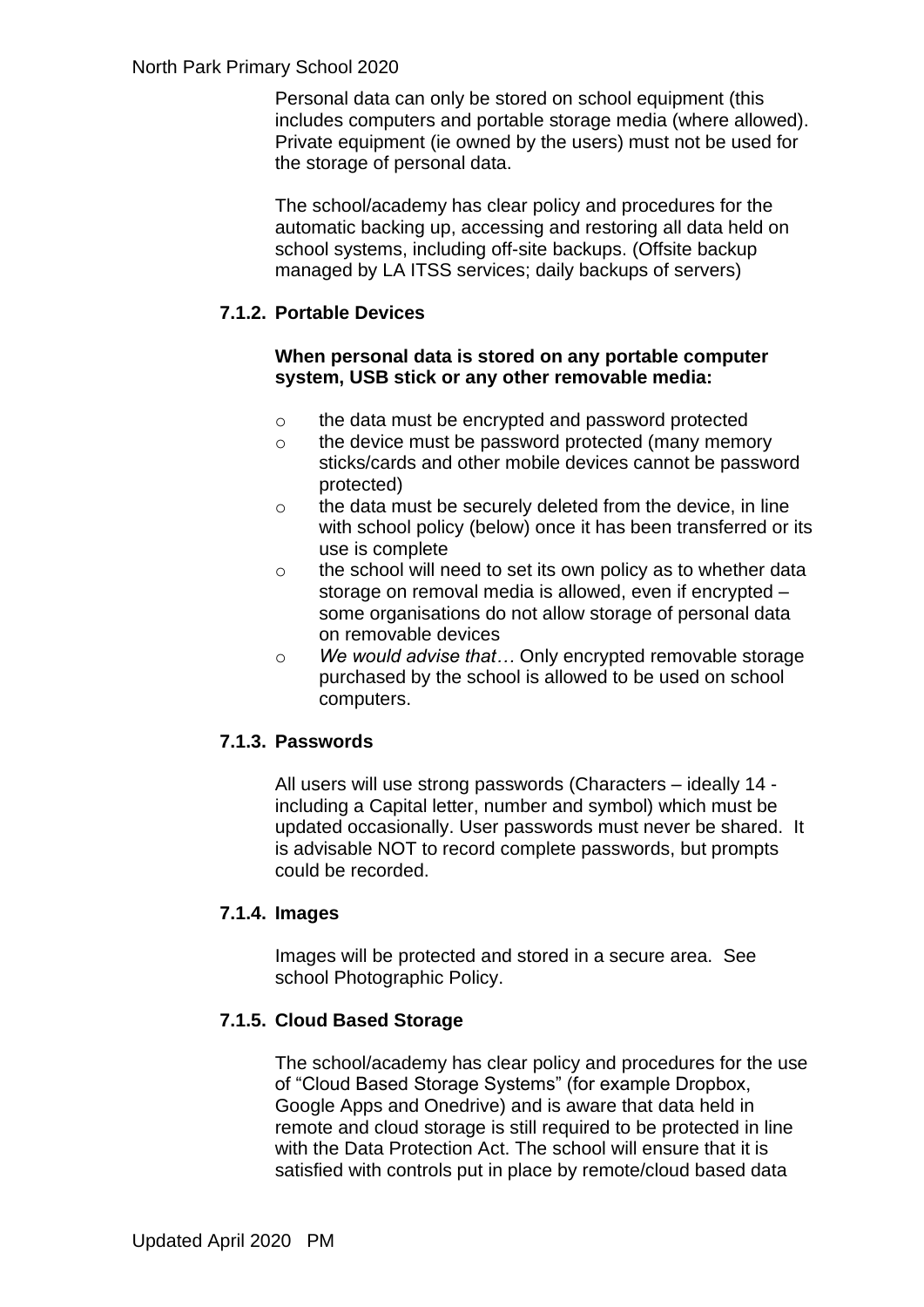services providers to protect the data. See advice from the DfE below: [https://www.gov.uk/government/publications/cloud-software](https://www.gov.uk/government/publications/cloud-software-services-and-the-data-protection-act)[services-and-the-data-protection-act](https://www.gov.uk/government/publications/cloud-software-services-and-the-data-protection-act)

#### **7.2. Third Party data transfers**

As a Data Controller, the school/academy is responsible for the security of any data passed to a "third party". Data Protection clauses will be included in all contracts where data is likely to be passed to a third party, as well as data processing agreements.

#### **7.3. Retention of Data**

The guidance given by the Information and Records Management Society – [Schools records management toolkit](https://irms.site-ym.com/page/SchoolsToolkit) can be used as a basis for determining how long records are kept. This school retention information should be available to data subjects on request.

Personal data that is no longer required will be destroyed and this process will be recorded.

#### **7.4. Systems to protect data**

#### **7.4.1. Paper Based Systems**

All paper based personal data will be protected by appropriate controls, for example:

- o paper based safeguarding chronologies will be in a locked cupboard when not in use
- o class lists used for the purpose of marking may be stored in a teacher's bag.

Paper based personal information sent to parents (will be checked by …, before the envelope is sealed).

#### **7.4.2. School Websites**

Uploads to the school website will be checked prior to publication, for instance:

- o to check that appropriate photographic consent has been obtained
- o to check that the correct documents have been uploaded.

#### **7.4.3. E-mail**

*E-mail cannot be regarded on its own as a secure means of transferring personal data.*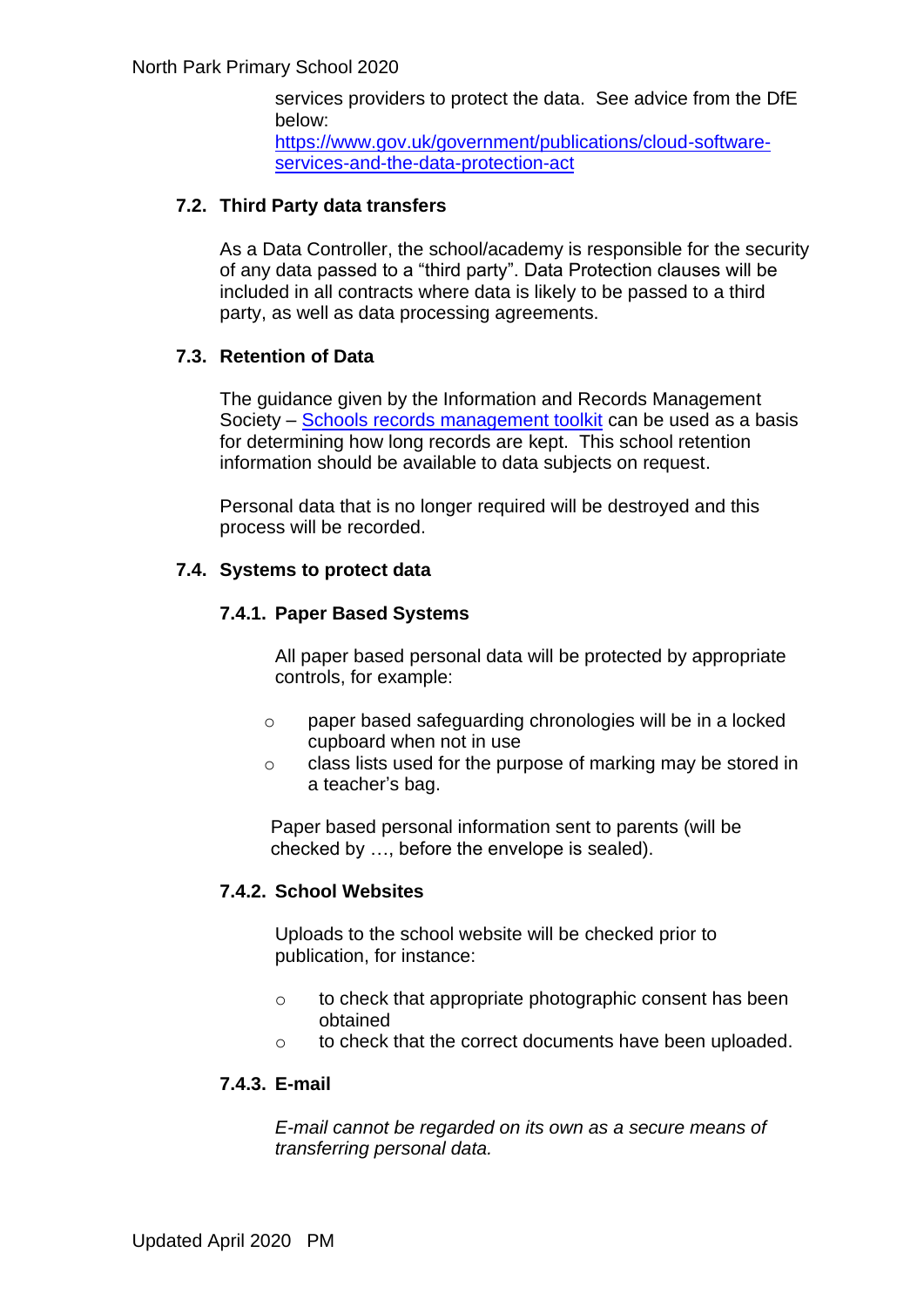Where technically possible, all e-mail containing sensitive information will be encrypted by attaching documents that are password protected where the recipient will then need to contact the school for access to a one-off password

#### **8. Data Sharing**

#### **8.1. Sharing with the LA and DfE**

The school is required by law to share information with the LA and DfE. Further details are available at: [https://www.gov.uk/guidance/data](https://www.gov.uk/guidance/data-protection-how-we-collect-and-share-research-data)[protection-how-we-collect-and-share-research-data](https://www.gov.uk/guidance/data-protection-how-we-collect-and-share-research-data)

#### **8.2. Safeguarding**

Schools MUST follow the statutory processes in Keeping Children safe in Education and Working together to Safeguard Children [https://www.gov.uk/government/publications/working-together-to](https://www.gov.uk/government/publications/working-together-to-safeguard-children--2)[safeguard-children--2](https://www.gov.uk/government/publications/working-together-to-safeguard-children--2)

Durham LSCB provides information on information sharing at: [http://www.durham-lscb.org.uk/wp](http://www.durham-lscb.org.uk/wp-content/uploads/sites/29/2016/06/Guide-for-professionals-on-information-sharing.pdf)[content/uploads/sites/29/2016/06/Guide-for-professionals-on](http://www.durham-lscb.org.uk/wp-content/uploads/sites/29/2016/06/Guide-for-professionals-on-information-sharing.pdf)[information-sharing.pdf](http://www.durham-lscb.org.uk/wp-content/uploads/sites/29/2016/06/Guide-for-professionals-on-information-sharing.pdf)

#### **8.3. Transfer of Safeguarding and SEND records when a pupil moves school**

*The following is an extract from keeping Children safe in Education Sept 2018.*

- o Where children leave the school or college, the designated safeguarding lead should ensure their child protection file is transferred to the new school or college as soon as possible, ensuring secure transit, and confirmation of receipt should be obtained. For schools, this should be transferred separately from the main pupil file.
- o Receiving schools and colleges should ensure key staff such as designated safeguarding leads and SENCOs or the named person with oversight for SEN in a college, are aware as required.
- o In addition to the child protection file, the designated safeguarding lead should also consider if it would be appropriate to share any information with the new school or college in advance of a child leaving. For example, information that would allow the new school or college to continue supporting victims of abuse and have that support in place for when the child arrives.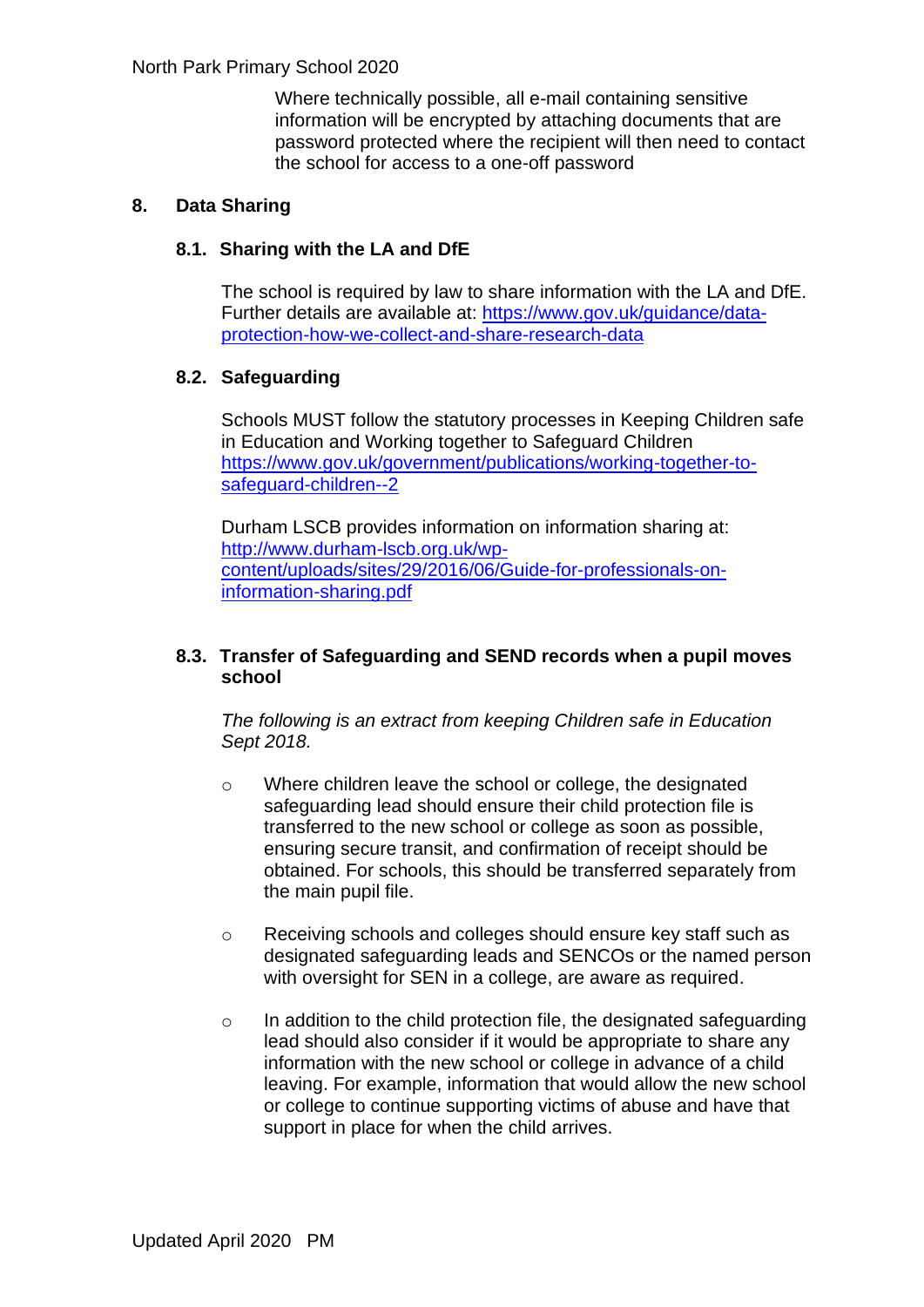#### **9. Data Breach – Procedures**

On occasion, personal data may be lost, stolen or compromised. The data breach includes both electronic media and paper records, and it can also mean inappropriate access to information.

- o In the event of a data breach, the data protection officer will inform the head teacher and chair of governors.
- o When a personal data breach has occurred, the school must establish the likelihood and severity of the resulting risk to people's rights and freedoms. If it's likely that there will be a risk, then you must notify the ICO; if it's unlikely then you don't have to report it. However, if the school decide not to report the breach, they need to be able to justify this decision, and it should be documented.
- o The school must report a notifiable breach to the ICO without undue delay, but not later than 72 hours after becoming aware of it. If the school takes longer than this, they must give reasons for the delay.
- o If a breach is likely to result in a high risk to the rights and freedoms of individuals, GDPR states you must inform those concerned directly and without undue delay. In other words, this should take place as soon as possible. A 'high risk' means the threshold for informing individuals is higher than for notifying the ICO.

Any report about a data breach must include:

- o a description of the nature of the personal data breach including, where possible:
	- the categories and approximate number of individuals concerned; *and*
	- the categories and approximate number of personal data records concerned;
- o the name and contact details of the data protection officer or other contact point where more information can be obtained;
- o a description of the likely consequences of the personal data breach; *and*
- o a description of the measures taken, or proposed to be taken, to deal with the personal data breach including, where appropriate, the measures taken to mitigate any possible adverse effects.

Further details are available at [https://ico.org.uk/for-organisations/guide-to-data](https://ico.org.uk/for-organisations/guide-to-data-protection/guide-to-the-general-data-protection-regulation-gdpr/personal-data-breaches/)[protection/guide-to-the-general-data-protection-regulation-gdpr/personal-data](https://ico.org.uk/for-organisations/guide-to-data-protection/guide-to-the-general-data-protection-regulation-gdpr/personal-data-breaches/)[breaches/](https://ico.org.uk/for-organisations/guide-to-data-protection/guide-to-the-general-data-protection-regulation-gdpr/personal-data-breaches/)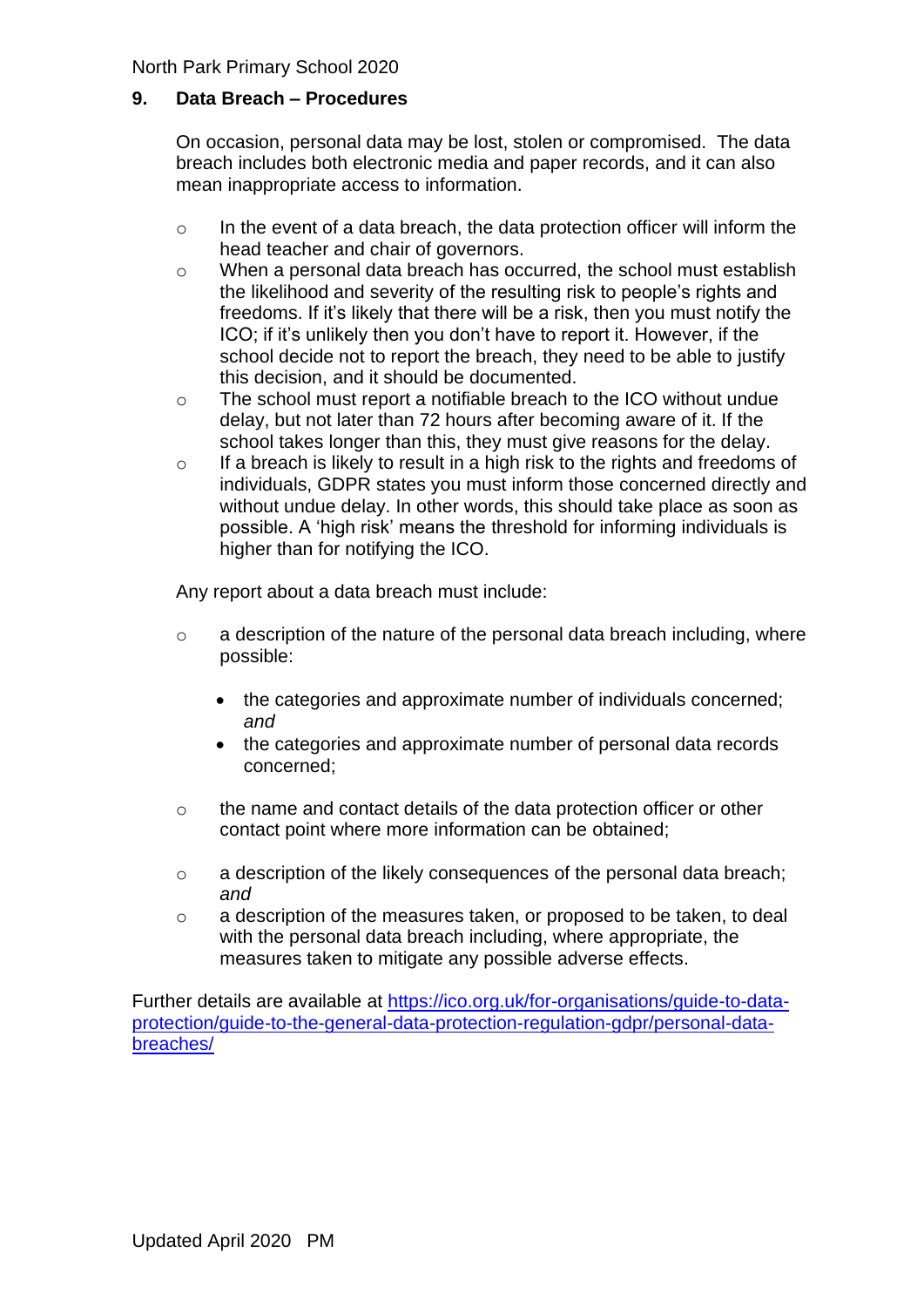#### **10. Policy Review Reviewing**

This policy will be reviewed, and updated if necessary every two years or when legislation changes.

Date: 20.4.20 Review date 20.4.2022

Signed: *N Foster Chair of Governors*

**The Data Protection Officer is Mrs E Atkinson.**

**The Data Protection Governor is Mr Neil Foster.**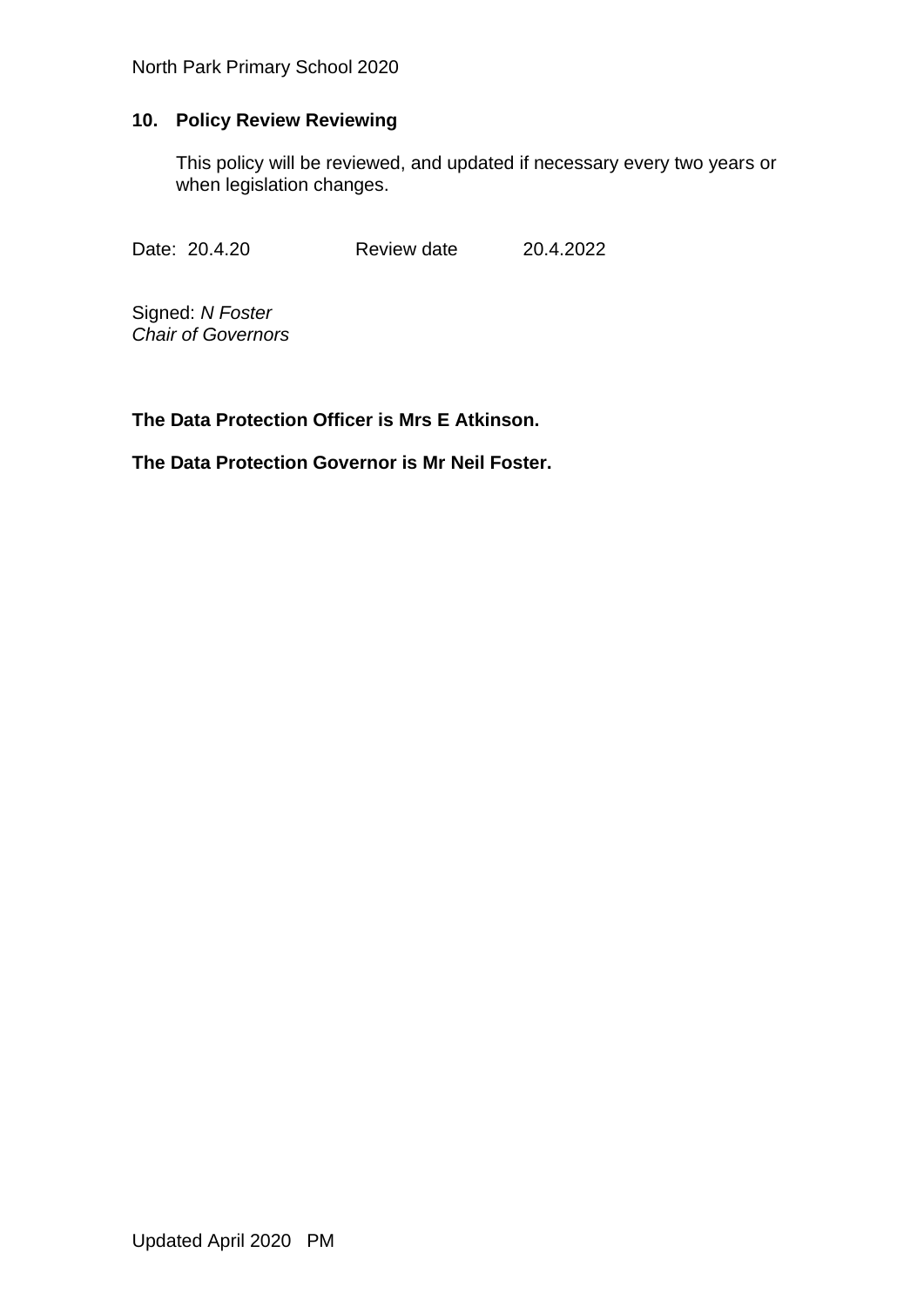## **Appendix 1 - Links to Resources and Guidance**

#### **ICO Guidance**

Specific information for schools is available here. This includes links to guides from the DfE.

[http://ico.org.uk/for\\_organisations/sector\\_guides/education](http://ico.org.uk/for_organisations/sector_guides/education)

Specific Information about CCTV. <https://ico.org.uk/media/1542/cctv-code-of-practice.pdf>

#### **Information and Records Management Society – schools records management toolkit**

A downloadable schedule for all records management in schools. <http://irms.org.uk/page/SchoolsToolkit>

#### **Disclosure and Barring Service (DBS)**

Details of storage and access to DBS certificate information. [https://www.gov.uk/government/publications/handling-of-dbs-certificate](https://www.gov.uk/government/publications/handling-of-dbs-certificate-information/handling-of-dbs-certificate-information)[information/handling-of-dbs-certificate-information](https://www.gov.uk/government/publications/handling-of-dbs-certificate-information/handling-of-dbs-certificate-information)

#### **DFE**

GDPR Toolkit <https://www.gov.uk/government/publications/data-protection-toolkit-for-schools>

Privacy Notices

[https://www.gov.uk/government/publications/data-protection-and-privacy-privacy](https://www.gov.uk/government/publications/data-protection-and-privacy-privacy-notices)[notices](https://www.gov.uk/government/publications/data-protection-and-privacy-privacy-notices)

Use of Biometric Data

[https://www.gov.uk/government/publications/protection-of-biometric-information-of](https://www.gov.uk/government/publications/protection-of-biometric-information-of-children-in-schools)[children-in-schools](https://www.gov.uk/government/publications/protection-of-biometric-information-of-children-in-schools)

Safeguarding

<https://www.gov.uk/government/publications/keeping-children-safe-in-education--2> *and* [https://www.gov.uk/government/publications/working-together-to-safeguard-](https://www.gov.uk/government/publications/working-together-to-safeguard-children--2)

[children--2](https://www.gov.uk/government/publications/working-together-to-safeguard-children--2)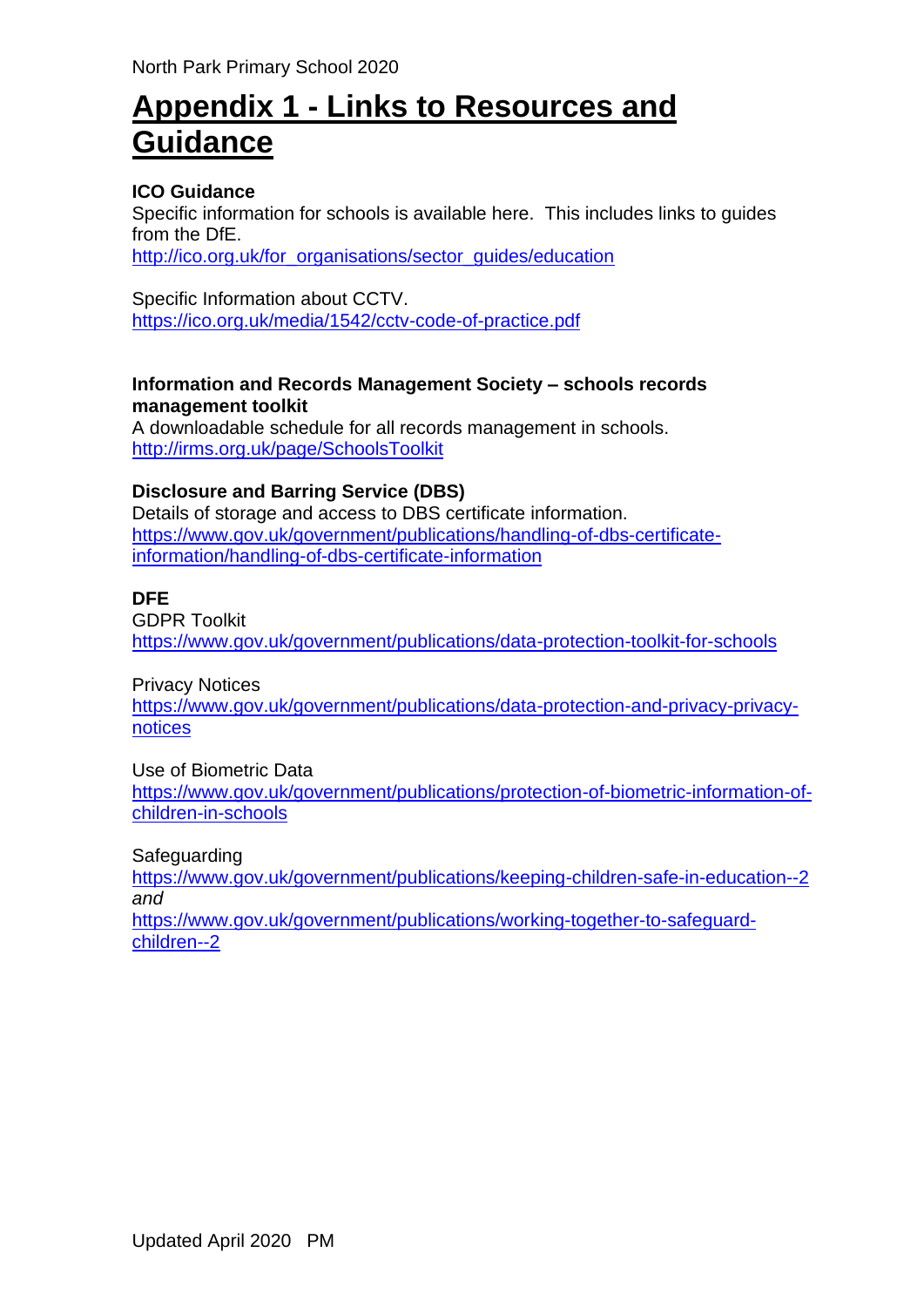# **Appendix 2 - Glossary**

**GDPR - The General Data Protection Regulation.** These are new Europeanwide rules that are the basis of data protection legislation. They are enforced in the UK by the ICO.

#### **Data Protection Act 1998: Now superseded by GDPR**

All personal data which is held must be processed and retained in accordance with the eight principles of the Act and with the rights of the individual. Personal data must not be kept longer than is necessary (this may be affected by the requirements of other Acts in relation to financial data or personal data disclosed to Government departments). Retention of personal data must take account of the Act, and personal data must be disposed of as confidential waste. Covers both personal data relating to employees and to members of the public.

#### **ICO:**

The Information Commissioner's Office. This is a government body that regulates the Data Protection Act and GDPR

The ICO website is here<http://ico.org.uk/>

#### **Data Protection Act 1998: Compliance Advice. Subject access – Right of access to education records in England:**

General information note from the Information Commissioner on access to education records. Includes timescale (15 days) and photocopy costs.

#### **Data Protection Act 1998: Compliance Advice. Disclosure of examination results by schools to the media:**

General information note from the Information Commissioner on publication of examination results.

#### **Education Act 1996:**

Section 509 covers retention of home to school transport appeal papers. (By LA)

#### **Education (Pupil Information) (England) Regulations 2005:**

Retention of Pupil records

#### **Health and Safety at Work Act 1974 & Health and Safety at Work Act 1972:**

Retention requirements for a range of health and safety documentation including accident books, H&S manuals etc.

#### **School Standards and Framework Act 1998:**

Retention of school admission and exclusion appeal papers and other pupil records.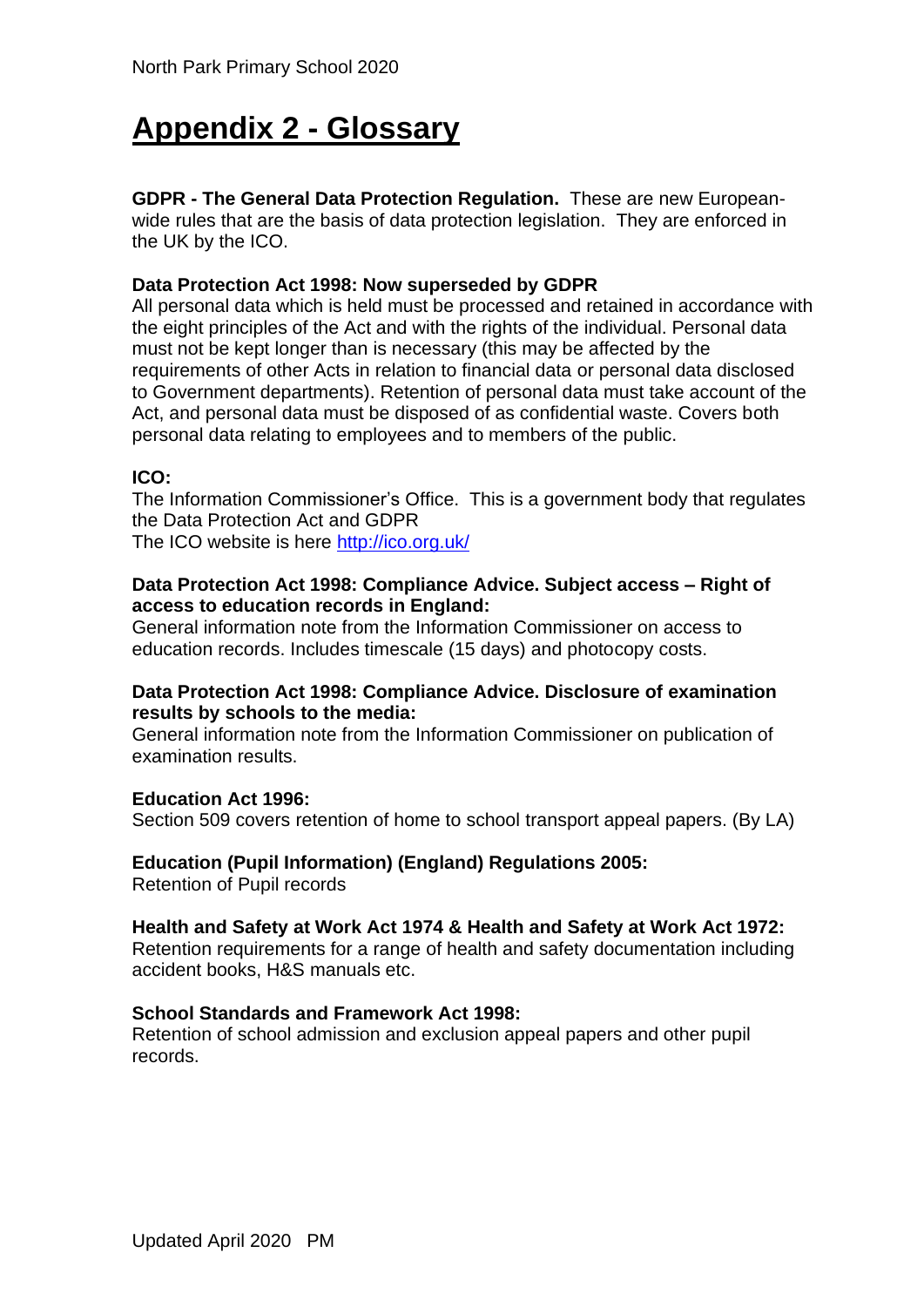### **North Park Primary School Privacy notice for Parents/ Carers**

This privacy notice explains how we collect, store and use personal data about pupils. We, North Park Primary School, are the 'data controller' for the purposes of data protection law.

Our data protection officer is Mrs Emma Atkinson.

#### **Who we are and what we do**

We are North Park Primary School, Bessmemer Green, Spennymoor, Co. Durham, DL16 6PP. We are a maintained primary school for children ages 3 – 11 years old. Our local authority is Durham County Council.

#### **The personal data we collect and hold**

We hold personal data about pupils, their parents or carers to support teaching and learning, to provide pastoral care and to assess how the school is performing. We may also receive data about pupils from other organisations including, but not limited to, other schools, local authorities, health care providers and the Department for Education.

Personal data that we may collect, use, store and share (when appropriate) about parents and pupils includes, but is not restricted to:

- Contact details, contact preferences, date of birth, identification documents, National Insurance number.
- Results of internal assessments and externally set tests
- Pupil and curricular records
- Characteristics, such as ethnic background, eligibility for free school meals, or special educational needs
- Exclusion information
- Details of any medical conditions, including physical and mental health
- Attendance information
- Safeguarding information
- Details of any support received, including care packages, plans and support providers
- Photographs

#### **Why we use this data**

We use this data to:

- Support pupil learning
- Monitor and report on pupil progress
- Provide appropriate pastoral care
- Protect pupil welfare
- Assess the quality of our services (including monitoring staff performance)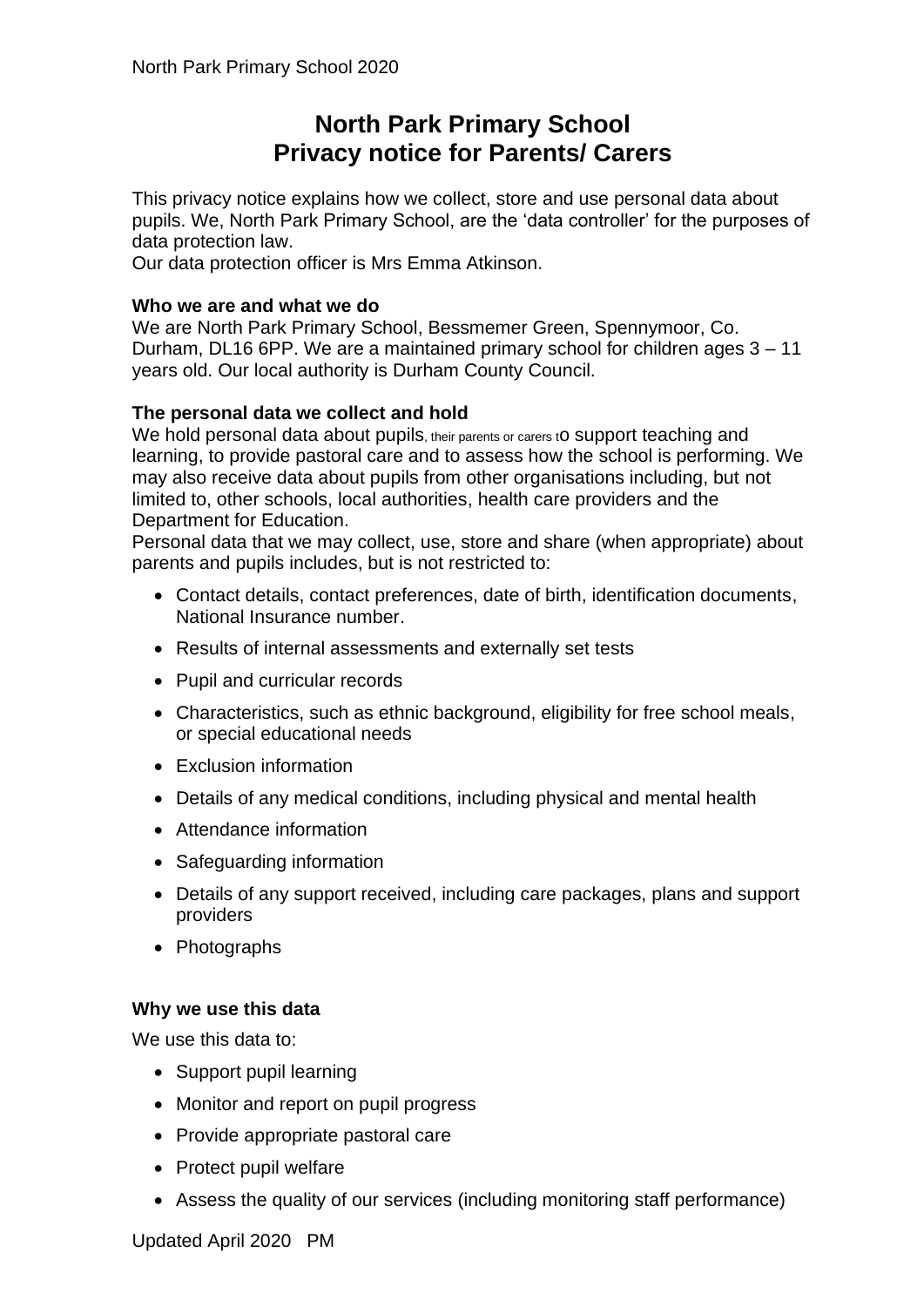- Administer admissions waiting lists
- Carry out research
- Comply with the law regarding data sharing
- Identify pupil eligibility for Free School Meals and Pupil Premium funding

#### **Our legal basis for using this data**

We collect and use personal data on the basis of performing a public task (educating children).

On some occasions we may ask for consent to process data when its use is optional. On those occasions consent can be withdrawn at any time. We will make this clear when we ask for consent, and explain how consent can be withdrawn.

#### **Collecting this information**

We collect / obtain data from pupils, parents, carers, teachers and other professionals where relevant (e.g. G.P, hospital, social workers etc.)

#### **How we store this data**

We keep personal information about pupils, and their parents/guardians while they are attending our school. We may also keep it beyond their attendance at our school if this is necessary in order to comply with our legal obligations. We will only retain the data we collect for as long as is necessary. This would be to satisfy the purpose for which it has been collected in accordance with our data retention policy. Please contact us if you would like further details on this policy. The security of data and information is important to us. This is why we follow a range of security policies and procedures to control and safeguard access to and use of your personal information. This includes both physical and technical security and integrity of all data.

#### **Data sharing**

We do not share any of this data with any other organisation without your permission, except where the law requires it. We are required to provide pupil data to central government through the Department for Education and the Education Funding Agency. Where it is necessary to protect a child, the school will also share data with the Local Authority Children's Social Services, medical professional and/or the Police.

We will share information with the local authority to check eligibility for free school meals.

We do not transfer personal data to countries outside the European Economic Area.

#### **Parents and pupils' rights regarding personal data**

Individuals have a right to make a **'subject access request'** to gain access to personal information that the school holds about them. This includes access to their child's educational record. This should be made in writing or by e-mail to northpark@durhamlearning.net The school will respond within a 15 school days timescale.

Parents/Carers can make a request with respect to their child's data where the child is not considered mature enough to understand their rights over their own data (usually under the age of 16), or where the child has provided consent.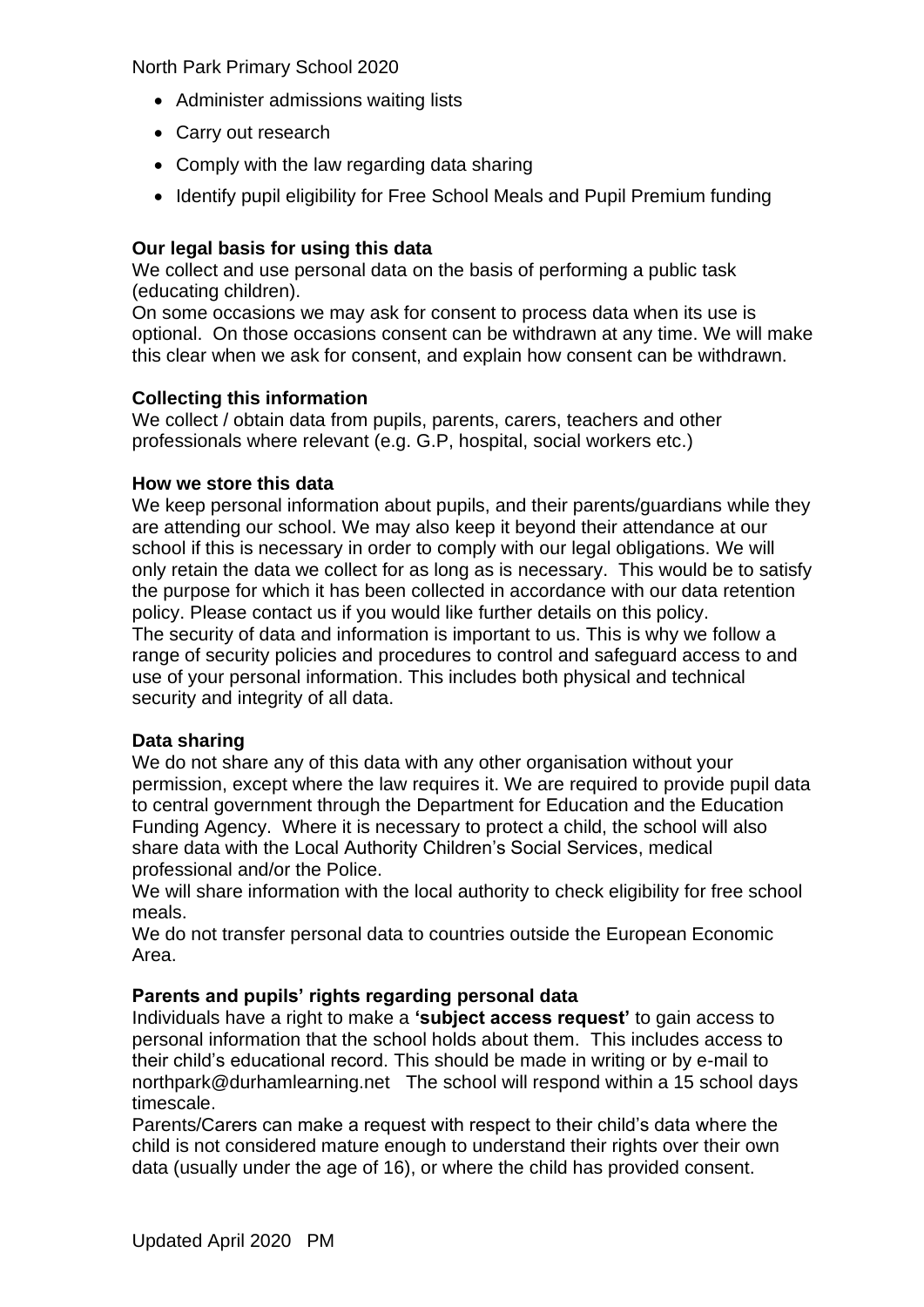Parents also have the right to make a subject access request with respect to any personal data the school holds about them.

If you make a subject access request, we will:

- Give you a copy of the information in an intelligible form
- Give you a description of the data we hold
- Tell you why we are holding and processing it, and how long we will keep it for
- Explain where we got it from, if not from you or your child
- Tell you who it has been, or will be, shared with
- Let you know whether any automated decision-making is being applied to the data, and any consequences of this

Individuals also have the right for their personal information to be transmitted electronically to another organisation in certain circumstances.

If we cannot provide information to you, we will give you a description of the information we hold and the reason why it cannot be disclosed to you at the time of your request.

#### **Other rights**

Individuals have rights regarding how their personal data is used and kept safe, including the right to:

- Object to the use of personal data if it would cause, or is causing, damage or distress
- Prevent it being used to send direct marketing
- Object to decisions being taken by automated means (by a computer or machine, rather than by a person)
- In certain circumstances, have inaccurate personal data corrected, deleted or destroyed, or restrict processing
- Claim compensation for damages caused by a breach of the data protection regulations

To exercise any of these rights, please contact our data protection officer.

#### **Complaints**

We take any complaints about our collection and use of personal information very seriously.

If you think that our collection or use of personal information is unfair, misleading or inappropriate, or have any other concern about our data processing, please raise this with us in the first instance.

To make a complaint, please contact our data protection officer.

Alternatively, you can make a complaint to the Information Commissioner's Office:

- Report a concern online at<https://ico.org.uk/concerns/>
- Call 0303 123 1113
- Or write to: Information Commissioner's Office, Wycliffe House, Water Lane, Wilmslow, Cheshire, SK9 5AF

#### **Contact us**

Updated April 2020 PM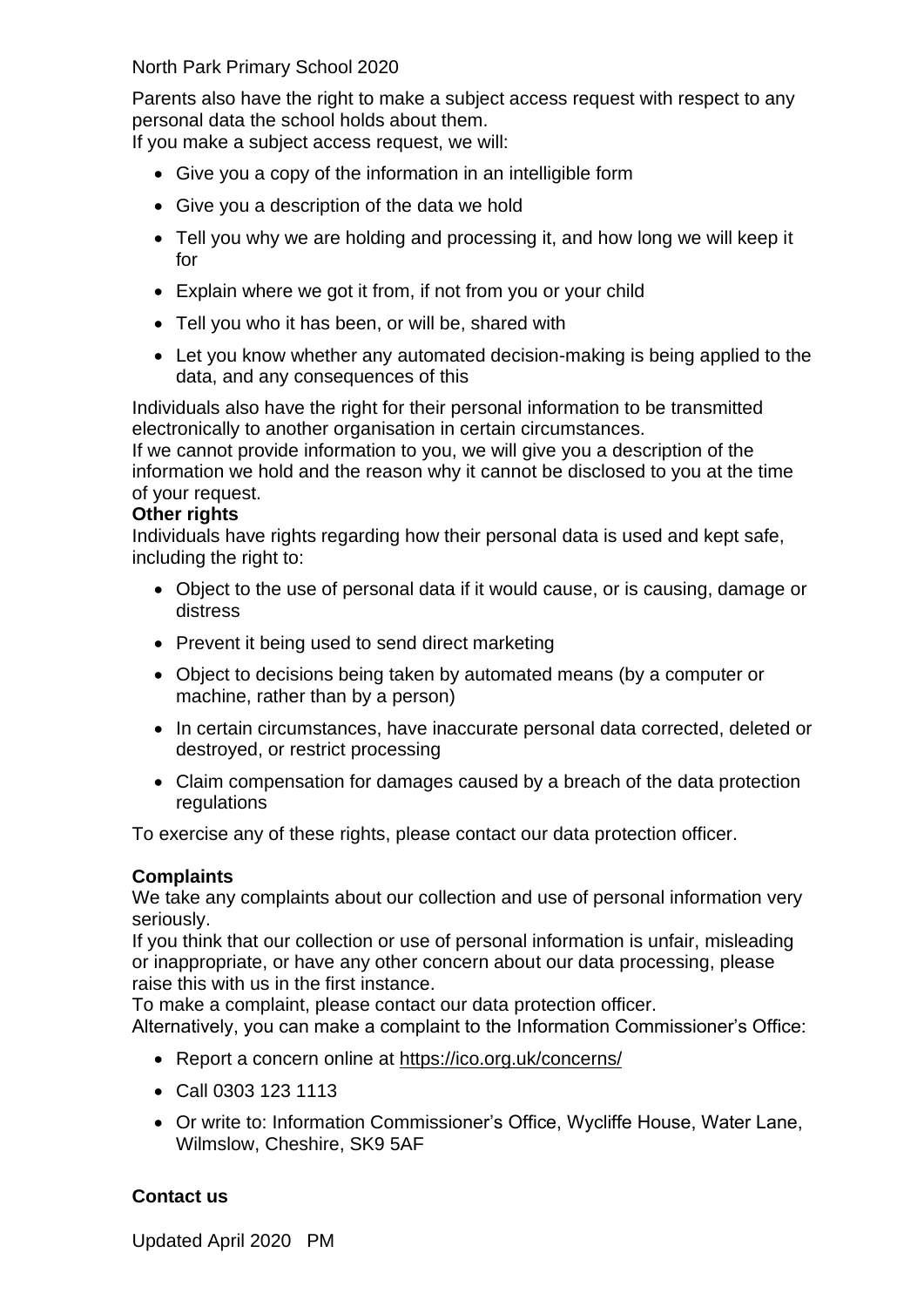If you have any questions, concerns or would like more information about anything mentioned in this privacy notice, please contact our data protection officer:

*Mrs E Atkinson Data Protection Officer North Park Primary School Bessemer Green Spennymoor County Durham DL16 6PP Tel: 01388815943*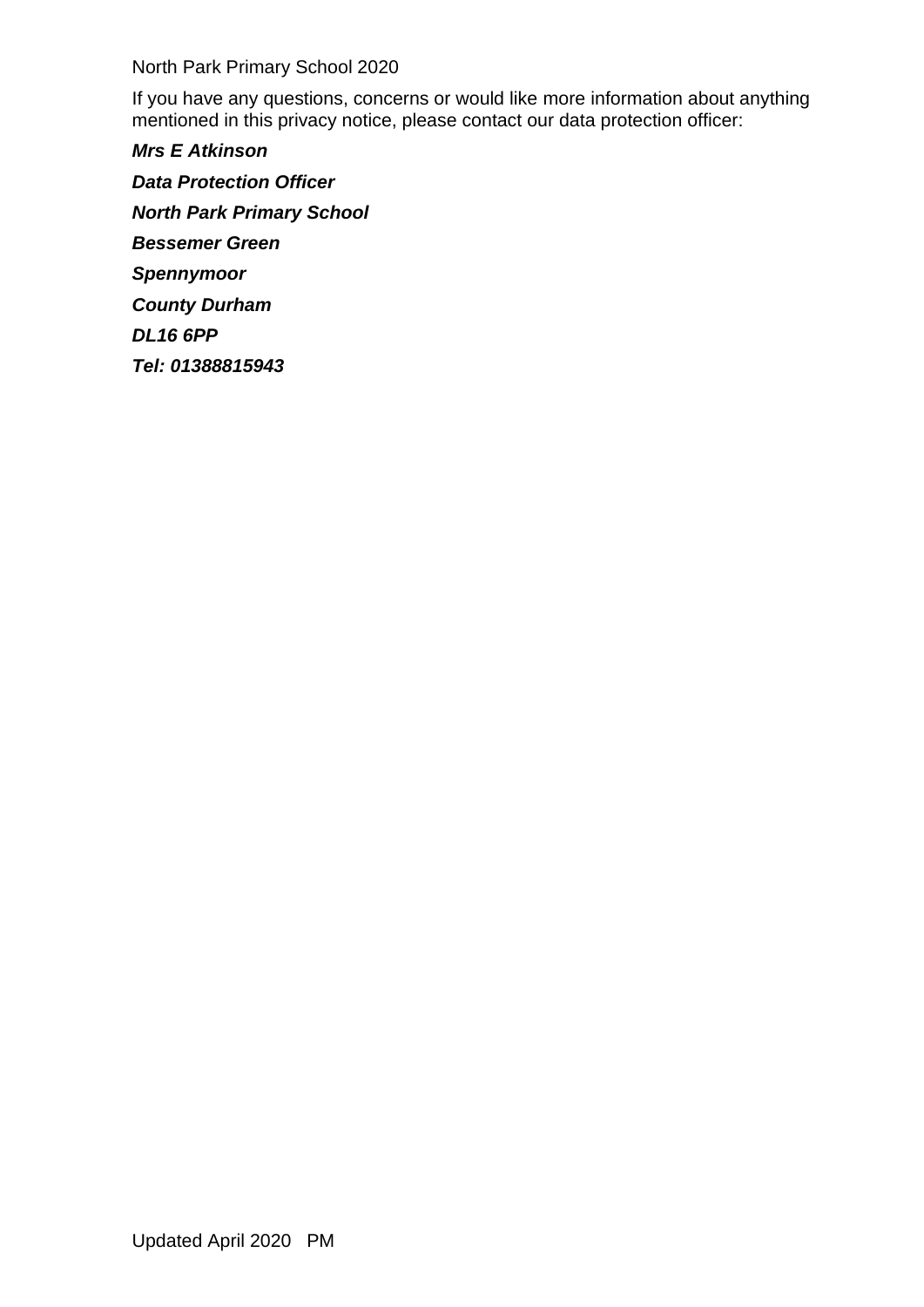#### **Sharing with the DfE and the Government**

The pupil data that we lawfully share with the DfE through data collections:

- underpins school funding, which is calculated based upon the numbers of children and their characteristics in each school.
- informs 'short term' education policy monitoring and school accountability and intervention (for example, school GCSE results or Pupil Progress measures).
- supports 'longer term' research and monitoring of educational policy (for example how certain subject choices go on to affect education or earnings beyond school)

#### **Data collection requirements**

To find out more about the data collection requirements placed on us by the Department for Education (for example; via the school census) go to [https://www.gov.uk/education/data](https://www.gov.uk/education/data-collection-and-censuses-for-schools)[collection-and-censuses-for-schools](https://www.gov.uk/education/data-collection-and-censuses-for-schools)

#### **The National Pupil Database (NPD)**

Much of the data about pupils in England goes on to be held in the National Pupil Database (NPD). The NPD is owned and managed by the Department for Education and contains information about pupils in schools in England. It provides invaluable evidence on educational performance to inform independent research, as well as studies commissioned by the Department. It is held in electronic format for statistical purposes. This information is securely collected from a range of sources including schools, local authorities and awarding bodies. To find out more about the NPD, go to <https://www.gov.uk/government/publications/national-pupil-database-user-guide-and-supporting-information>

#### **Sharing by the Department of Education**

The law allows the Department to share pupils' personal data with certain third parties, including:

- schools
- local authorities
- researchers
- organisations connected with promoting the education or wellbeing of children in England
- other government departments and agencies
- organisations fighting or identifying crime

For more information about the Department's NPD data sharing process, please visit: <https://www.gov.uk/data-protection-how-we-collect-and-share-research-data>

Organisations fighting or identifying crime may use their legal powers to contact DfE to request access to individual level information relevant to detecting that crime. Whilst numbers fluctuate slightly over time, DfE typically supplies data on around 600 pupils per year to the Home Office and roughly 1 per year to the Police.

For information about which organisations the Department has provided pupil information, (and for which project) or to access a monthly breakdown of data share volumes with Home Office and the Police please visit the following website: <https://www.gov.uk/government/publications/dfe-external-data-shares>

To contact DfE: <https://www.gov.uk/contact-dfe>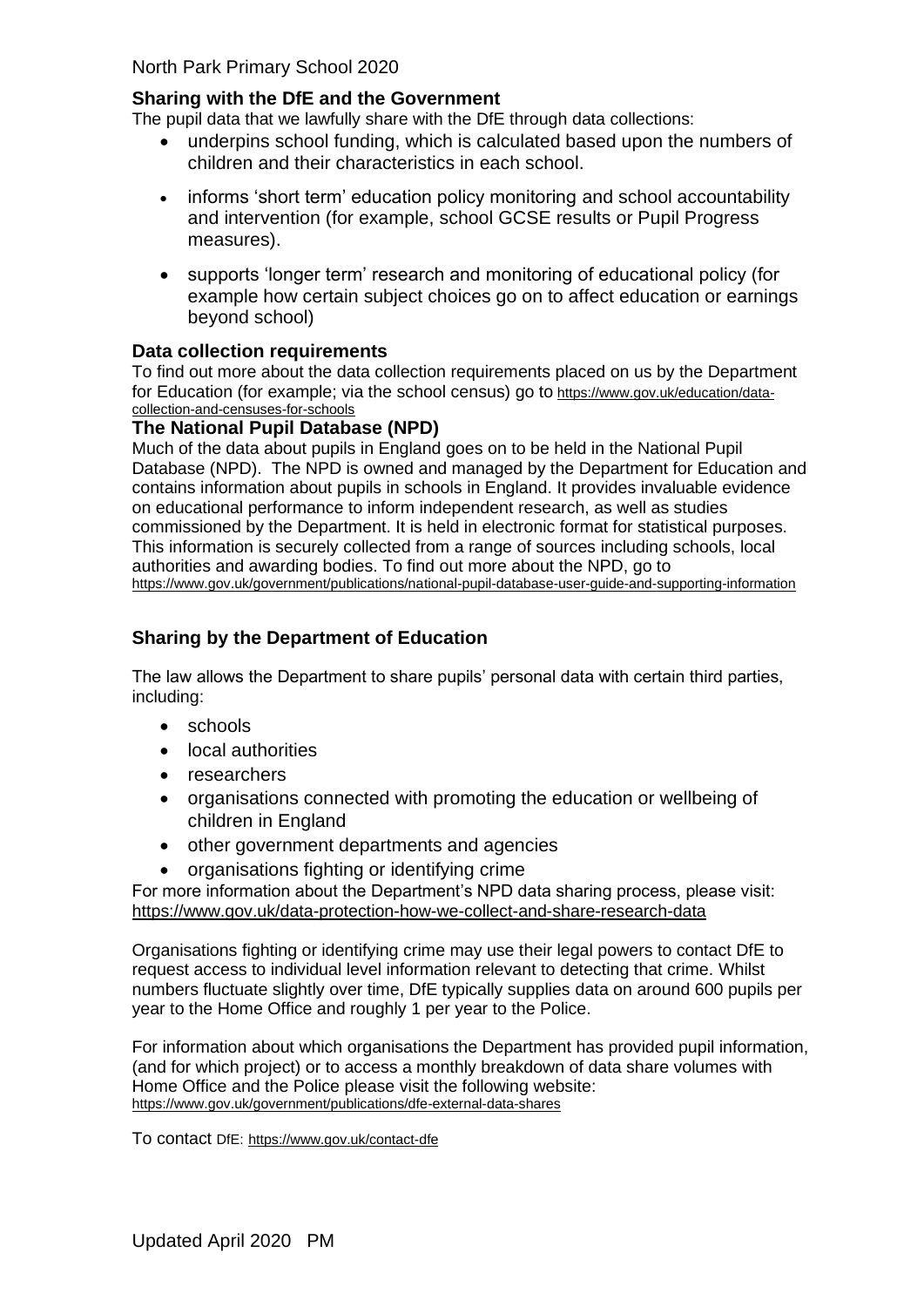## **North Park Primary School Privacy notice for Staff**

This privacy notice explains how we collect, store and use personal data about staff members. We, North Park Primary School, are the 'data controller' for the purposes of data protection law.

Our data protection officer is Mrs E Atkinson (deputy headteacher)

#### **Who we are and what we do**

We are North Park Primary School. We are a maintained primary school for children ages 3 – 11 years old. Our local authority is Durham County Council.

#### **The personal data we collect and hold**

We hold personal data about staff to support their employment and professional development, and to assess how the school is performing. We may also receive data about staff from previous employers, HR and occupational health workers.

Personal data that we may collect, use, store and share (when appropriate) about staff includes, but is not restricted to:

- Contact details, contact preferences, date of birth, identification documents
- Professional development records
- Bank details
- Maternity/paternity pay information
- Health information
- Performance management documentation
- Characteristics, such as ethnic background, disability etc
- Sickness absence records
- Details of any professional support received
- Photographs/videos

#### **Why we use this data**

We use this data to:

- Support you in your professional roles
- Monitor and report on school improvement and self-evaluation
- Provide appropriate pastoral care
- Protect pupil welfare
- Ensure that the information we hold about you is kept up to date
- To share with agencies such as payroll and pensions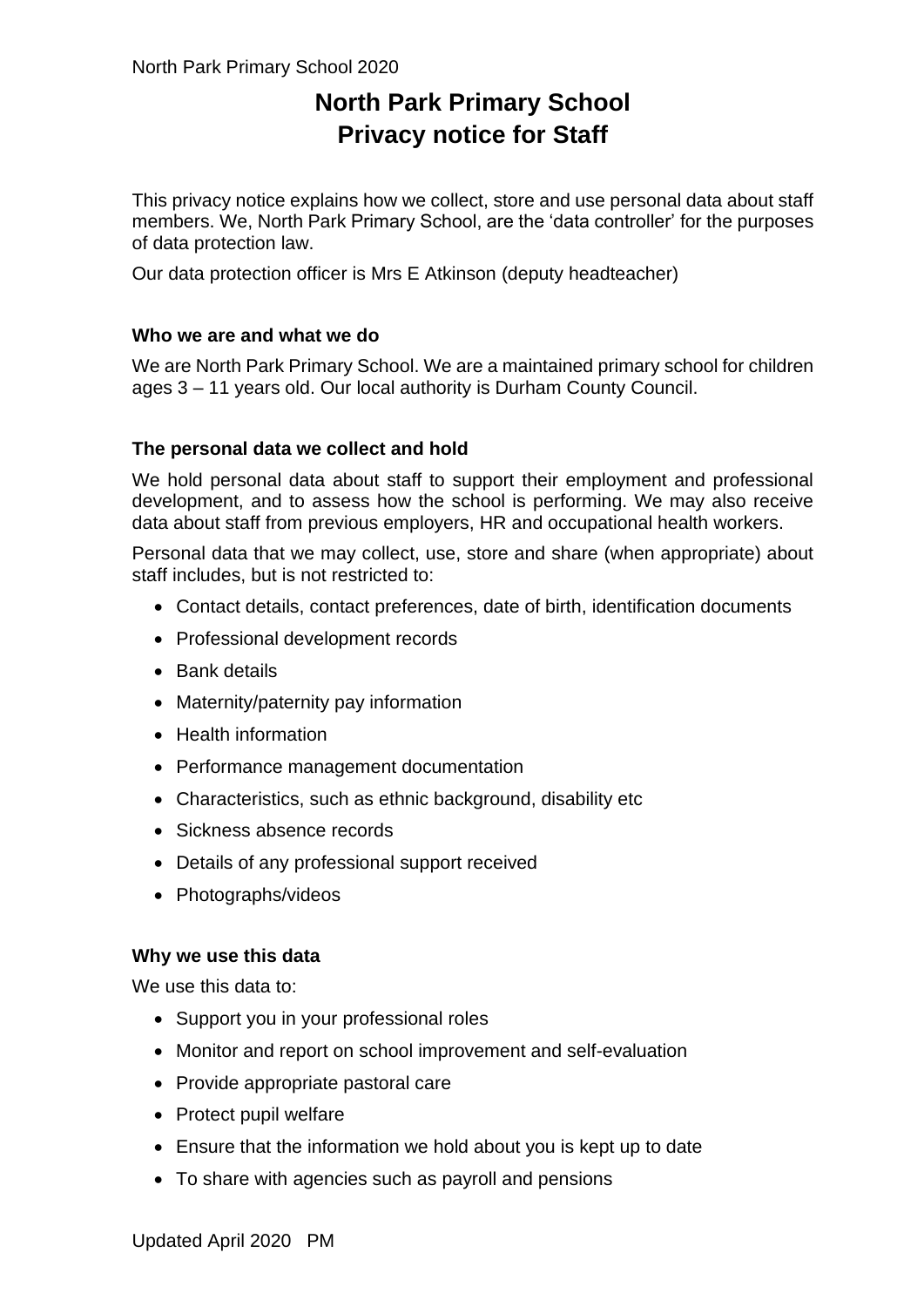#### **Our legal basis for using this data**

We collect and use personal data on the basis of performing a public task (educating children).

On some occasions we may ask for consent to process data when its use is optional. On those occasions consent can be withdrawn at any time. We will make this clear when we ask for consent, and explain how consent can be withdrawn.

#### **Collecting this information**

We collect data from application forms, paper forms, online information, communication with yourself, information received from a third party (eg. referees, colleagues, agencies)

#### **How we store this data**

We keep personal information about staff while they are working at our school. We may also keep it beyond their time at our school if this is necessary in order to comply with our legal obligations.

We will only retain the data we collect for as long as is necessary. This would be to satisfy the purpose for which it has been collected in accordance with our data retention policy. Please contact us if you would like further details on this policy.

The security of data and information is important to us. This is why we follow a range of security policies and procedures to control and safeguard access to and use of your personal information. This includes both physical and technical security and integrity of all data.

Examples of our security include:

- Encryption, meaning that information is hidden so that it cannot be read without access knowledge (such as a password). This is done with a secret code or what's called a 'cypher'. The hidden information is said to then be 'encrypted';
- Controlling access to systems and networks allows us to stop people who are not allowed to view your personal information from getting access to it;
- Training for our staff allows us to make them aware of how to handle information and how and when to report when something goes wrong;
- Regular testing of our technology and ways of working including keeping up to date on the latest security updates (commonly called patches);

#### **How long we keep your data for**

*This ranges from months for some records to decades for more sensitive records.*  For example

- applications for recruitment will be kept for 1 year,
- your personnel record will be maintained for 25 years after you leave employment

#### **Data sharing**

Updated April 2020 PM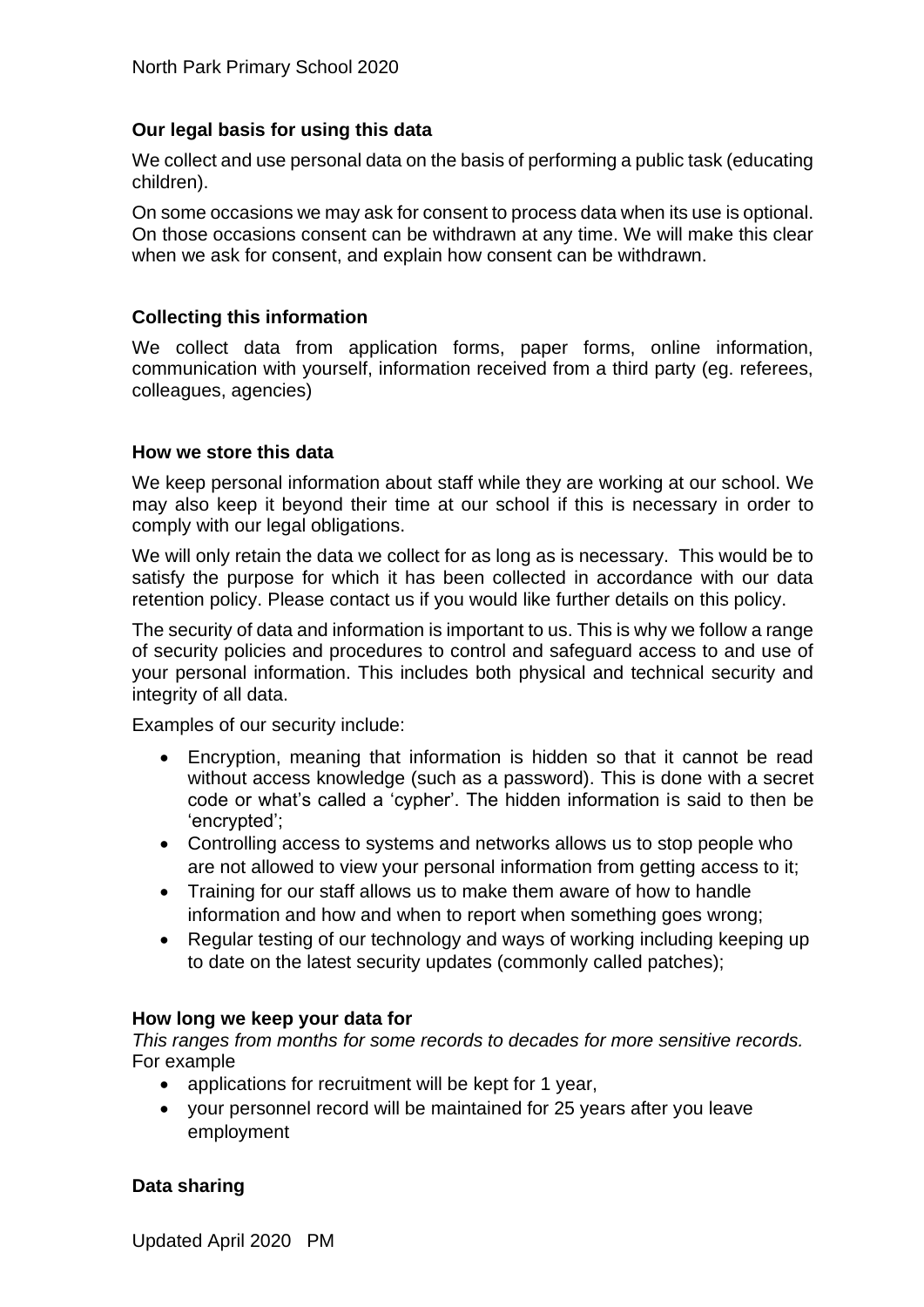We may share your personal information where we have a statutory obligation to do so, such as for the purposes of the prevention or detection of crime, for legal proceedings, or where you have requested us to share information, such as childcare vouchers, pensions, mortgage applications etc.

Some examples of who we share information with include:-

- HMRC (Her Majesty's Revenue & Customs)
- DBS (Disclosure & Barring Service)
- Pensions schemes

If you would like confirmation of who we do share information with please contact us.

We do not process your personal information outside the EEC.

At no time will your information be passed to organisations external to us, or our partners for marketing or sales purposes, or for any other commercial use without your prior express consent.

#### **Your information rights**

Your Information Rights are set out in the law. Subject to some legal exceptions, you have the right to:

- Have any inaccuracies corrected;
- Have your personal data erased;
- Place a restriction on our processing of your data;
- Object to processing; and
- Request your data to be ported (data portability).

To learn more about these rights please see the ICO website.

#### **To exercise any of these rights please contact the relevant service in the first instance.**

You also have the right to request a copy of the personal information that the school holds about you. To do this, please ask the DPO (Mrs E Atkinson) If something goes wrong with your personal information, or you have questions about how we use it, please contact Mrs E Atkinson (the Data Protection Officer) If we have not been able to deal with your complaint, you can also contact the [Information Commissioner's Office](https://ico.org.uk/)

> Information Commissioner's Office Wycliffe House, Water Lane Wilmslow, Cheshire SK9 5AF

#### **Other rights**

Individuals have rights regarding how their personal data is used and kept safe, including the right to:

- Object to the use of personal data if it would cause, or is causing, damage or distress
- Prevent it being used to send direct marketing
- Object to decisions being taken by automated means (by a computer or machine, rather than by a person)